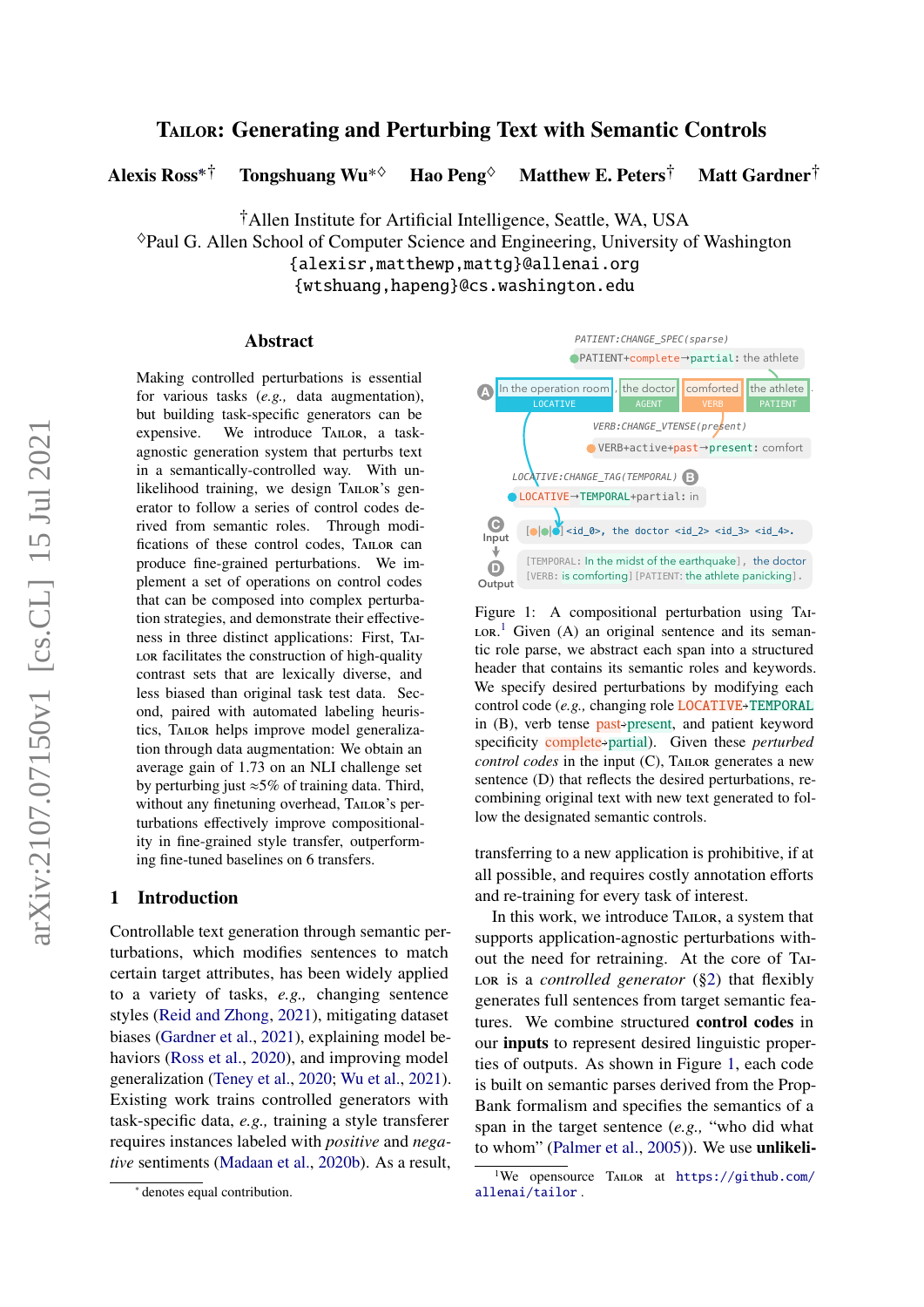hood training [\(Welleck et al.,](#page-13-3) [2020\)](#page-13-3) to encourage control code following, by penalizing generations that are not aligned with designated codes.

The multi-dimensionality of semantic roles lends TAILOR the ability to perform fine-grained changes to individual arguments within a sentence (*e.g.,* one can just change the patient span in Figure [1\)](#page-0-1). Such granularity is critical for generating datasets that evaluate and improve models' natural language understanding [\(Kaushik et al.,](#page-11-1) [2020;](#page-11-1) [Wu et al.,](#page-13-2) [2021\)](#page-13-2). Instead of a single target attribute *positive*, *negative*, we can breakdown the specific linguistic transformations involved in achieving the attribute, *e.g.,* changing sentiment polarities through negation or through antonym replacement.

To highlight perturbations feasible with TAILOR, we identify and implement a list of primary *perturbation operations* on inputs on top of the generator ([§3\)](#page-3-0). More complex changes can be easily constructed by composing these operations. For example, in Figure [1,](#page-0-1) while it would nontrivial to directly train a generator to transform sentence A to D, we can achieve the transformation through a series of perturbation operations: syntactic rewriting (changing verb tense), sentence expansion (extending "the athlete"), and data recombination (*i.e.,* sourcing TEMPORAL constraint).

Tailor's flexible control codes allow for broad, easily extendable applicability. We demonstrate TAILOR's utility in three distinct applications: 1) We use TAILOR to replicate existing **contrast sets**  $(\S5)$ on four diverse tasks, with much less manual annotation effort. Our analysis suggests that these contrast sets not only have high rates of validity (up to 82%), but also contain lexical diversity and reduce dataset bias. 2) We show that augmenting training data with just a small ratio of TAILOR perturbations  $(\approx 5\%)$  improves the robustness of Natural Language Inference (NLI) models to inference heuristics, increasing performance on the HANS evaluation set by an average of 1.73 points [\(McCoy et al.,](#page-12-3) [2019\)](#page-12-3). 3) Without any finetuning, TAILOR achieves impressive performance on fine-grained and compositional style transfers  $(\S7)$  in the STYLEPTB benchmark [\(Lyu et al.,](#page-11-2) [2021\)](#page-11-2), even outperforming models trained on the dataset on 6 transfers.

## <span id="page-1-0"></span>2 TAILOR's Controllable Generator

In this section, we provide an overview of the Tai-LOR generator, which takes linguistic controls specifying what information should be included in a

generation and how. We first motivate and outline dimensions useful for semantic perturbations ([§2.1\)](#page-1-1), and then explain how to embed them within **inputs** to the generator  $(\S2.2)$ . Finally, we describe how we use **unlikelihood training** to train our generator to follow the specified control codes ([§2.3\)](#page-3-1).

#### <span id="page-1-1"></span>2.1 Controllable Dimensions

To allow for control over sentence semantics at varying levels of granularity, we incorporate a combination of semantic roles and content keywords.

To denote shallow semantics, we use *semantic parsing roles* derived from PropBank, which express predicate-argument structures of sentences [\(Palmer et al.,](#page-12-2) [2005\)](#page-12-2). Predicates reflect events (*what happened*), and are usually evoked by verbs, like "comforted" in Figure [1.](#page-0-1) Arguments, usually spans of tokens, realize the thematic roles of the predicates, including *core* arguments such as *who* (*e.g.,* "the doctor") and *to whom* ("the athlete"), as well as *adjunct* arguments like *where* ("In the operation room"), *how*, etc. PropBank semantic analyses provide well-established feature representations for meanings and are generalizable across different verb predicates and languages [\(Ha](#page-11-3)jič et al.,  $2009$ ), making it an appealing choice for representing high level semantics.

We further use *content keywords* to drive the generation of actual predicates and arguments. Depending on to what extent we would like to retrieve new text from the generator, the keywords can either be sparse (*e.g.,* adding a random temporal constraint), or fully specified (adding a fixed "in the midst of the earthquake"). As later shown in Table [3,](#page-4-0) such control is important for supporting different perturbation strategies and use cases.

Since the same set of thematic roles can be combined in different ways, we further add controls on *span ordering*. We use the form of the predicate to control the order of generated core arguments. For example, although "the athlete was comforted by the doctor" is semantically equivalent to "the doctor comforted the athlete," we can target the former ordering through a *passive* control on the predicate, and the latter through an *active* control. Additionally, we use the location of blank tokens  $(e.g., \text{$  in Figure [1](#page-0-1) and Table [1\)](#page-2-1) to control the position of generated arguments [\(Wu et al.,](#page-13-2) [2021\)](#page-13-2). For example, "in the operating room" can appear at the beginning or end of the generation.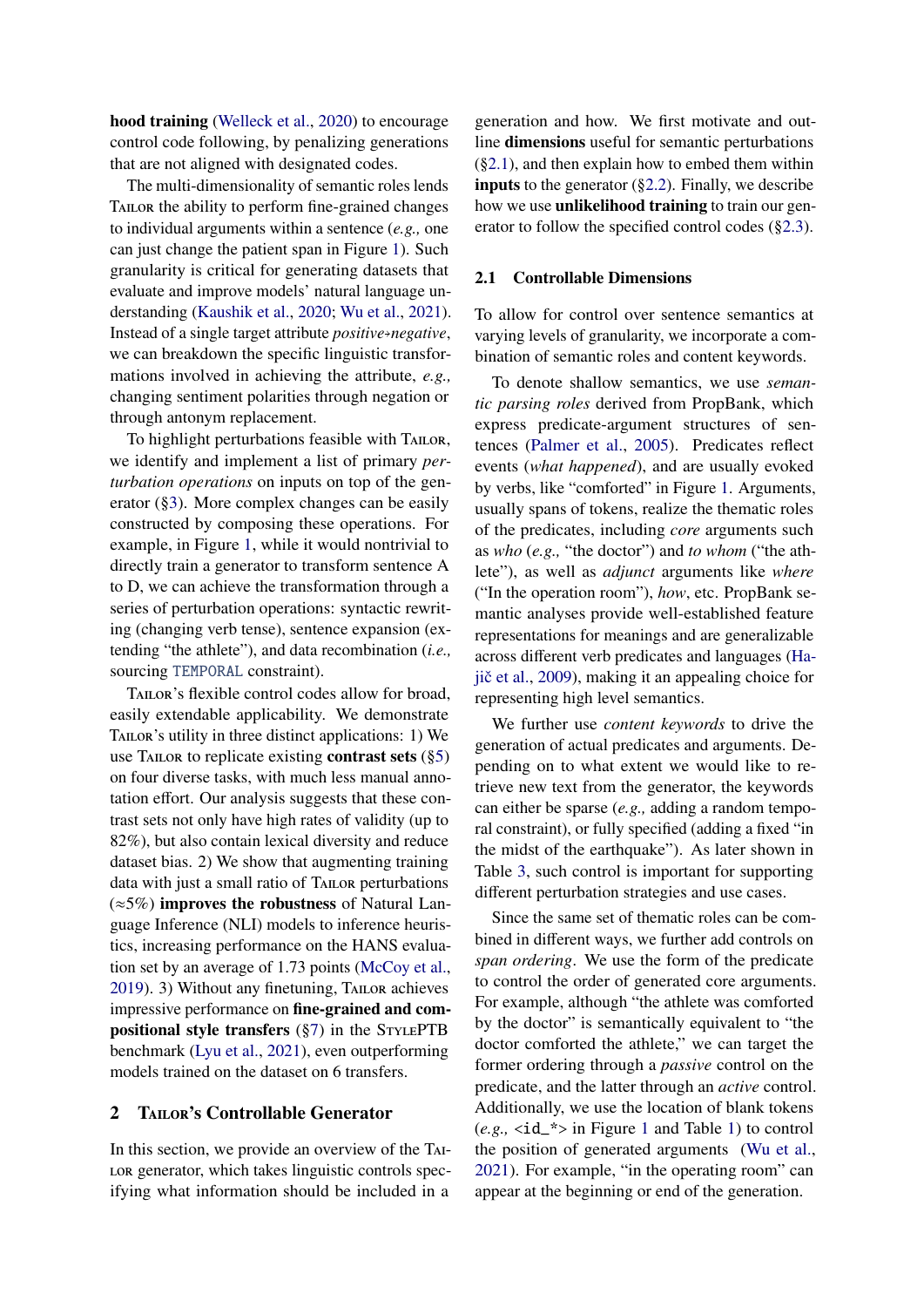<span id="page-2-1"></span>

|                | Input                                                                                                                                                                                                              | <b>Target Output</b>                                                                                     | <b>Description</b>                 |
|----------------|--------------------------------------------------------------------------------------------------------------------------------------------------------------------------------------------------------------------|----------------------------------------------------------------------------------------------------------|------------------------------------|
| $\mathsf{A}$   | [VERB+active+past: comfort   AGENT+complete: the<br>doctor   PATIENT+partial: athlete   LOCATIVE+partial:<br>$in \vert \langle id_0 \rangle, \langle id_1 \rangle \langle id_2 \rangle, \langle id_3 \rangle.$     | [LOCATIVE: In the operating room],<br>[AGENT: the doctor] [VERB: comforted]<br>[PATIENT: the athlete].   | Mask all roles                     |
| $\overline{B}$ | [VERB+active+past: comfort   LOCATIVE+partial: in]<br>$\langle id_0 \rangle$ , the doctor $\langle id_1 \rangle \langle id_2 \rangle$ the athlete $\langle id_3 \rangle$ .                                         | [LOCATIVE: In the operating room], the<br>doctor [VERB: comforted] the athlete.                          | <i>Empty</i> blanks                |
|                | [VERB+active+past: comfort   LOCATIVE+partial: in]<br>$\langle id_0 \rangle$ , the doctor $\langle id_1 \rangle$ the athlete.                                                                                      | [LOCATIVE: In the operating room], the<br>doctor comforted the athlete.                                  | Mask <i>subset</i> of<br>arguments |
| $N_{\rm}$      | [VERB+passive+present: comfort   PATIENT+complete:<br>the doctor   AGENT+partial: athlete   TEMPORAL+partial:<br>$in \vert \langle id_0 \rangle, \langle id_1 \rangle \langle id_2 \rangle, \langle id_3 \rangle.$ | [TEMPORAL: In the operating room],<br>[PATIENT: the doctor] [VERB: com-<br>forted] [AGENT: the athlete]. | <i>Negative</i> sample             |

Table 1: Examples of inputs and corresponding target outputs for the sentence: "In the operating room, the doctor comforted the athlete." The first three inputs (i.e. A, B, C) are examples of different input formats the generator can accept, each with a *header* containing control codes, and a *context* with blanks denoting where to insert the generated texts. The last input (N) is a *negative* sample used for unlikelihood training.

<span id="page-2-3"></span>

| <b>Type</b>    | Predicate control: VERB+active+past: comfort                                                                                                                                                                               |
|----------------|----------------------------------------------------------------------------------------------------------------------------------------------------------------------------------------------------------------------------|
| <b>Signals</b> | <b>Primary predicate label (Always VERB)</b><br>Lemma (Any verb lemma)<br>Voice (active, passive) <sup>2</sup><br>Tense (past. present, future)                                                                            |
| <b>Type</b>    | Argument control: PATIENT+partial: athlete                                                                                                                                                                                 |
| Signals        | Primary argument label (AGENT, PATIENT,<br>TEMPORAL, LOCATIVE, MANNER, CAUSE, EXTENT,<br>PURPOSE, DISCOURSE, GOAL, ADVERBIAL, etc.)<br><b>Content</b> ( $*$ symbol or any text)<br>Specificity (complete, partial, sparse) |

Table 2: Overview of control codes for TAILOR. Primary controls build on predicate/argument labels, and other secondary controls further affect the form and content of generations. The argument *content* can be the \* symbol (meaning nothing specified), connecting words ("in"), prefixes ("in the"), noun chunks ("operation room"), or the full span. Combined with *specificity*, it determines how much new text to generate.

#### <span id="page-2-0"></span>2.2 Input Format Design

We aim to integrate the aforementioned control dimensions into an input format, and finetune language models to reconstruct full sentences reflecting these controls (output).

As shown in Table [1,](#page-2-1) we start our input with a bracketed *header*, which is a series of abstract *control codes*, each denoting the semantic roles and keywords for a span-to-generate (details in Table [2\)](#page-2-3). We map original semantic roles in PropBank to human-readable labels (*i.e.,* ARG0 → AGENT) in order to leverage latent knowledge learned by pretrained models about the meaning of role labels [\(Paolini et al.,](#page-12-4) [2021\)](#page-12-4). After the header, we append the *context*, which consists of natural language and blank tokens. The natural language part represents

text that should be preserved, and the blank tokens specify where any new text following controls in the header should be generated.

Note that we explicitly separate the header from the context. This is to detach the placement of a role from its semantic representation, such that given any combination of target roles in the header — whose optimal ordering is usually unknown the generator can recombine them in the most fluent way. We further remove possible correlations between the control codes and the blanks in the context in two ways: First, we remove relative orderings from the control codes. Instead, we begin every input header with the predicate verb (VERB), then core arguments (AGENT, PATIENT), and then randomly ordered adjunct arguments (LOCATIVE, TEMPORAL, etc.). This input-independent ordering discourages the generator from solely following the order in which the arguments appear in the header. Second, we insert extra empty blanks into the context  $(e.g., \text{  in Table 1B})$  $(e.g., \text{  in Table 1B})$  $(e.g., \text{  in Table 1B})$ , so the generator can learn to generate spans in the blank locations that result in the most fluent text.

With this flexibility in argument reordering comes the challenge of making strict controls on a single argument: even when we only want to change verb tense, the generator may reorder other arguments. To balance the tradeoff between generation flexibility and strict control, which facilitates minimal perturbations [\(Ross et al.,](#page-13-0) [2020\)](#page-13-0), we further vary the number of arguments encoded in the header. As in Table [1C](#page-2-1), our generator can take inputs that only mask a subset of arguments, such that *e.g.,* any changes on the LOCATIVE constraint or the VERB do not affect the agent and patient. More details about input formats are in [§A.1.](#page-14-0)

<span id="page-2-2"></span><sup>2</sup>We rely on SpaCy for verb (*e.g.,* tense) or simple part of speech detection: <http://spacy.io/>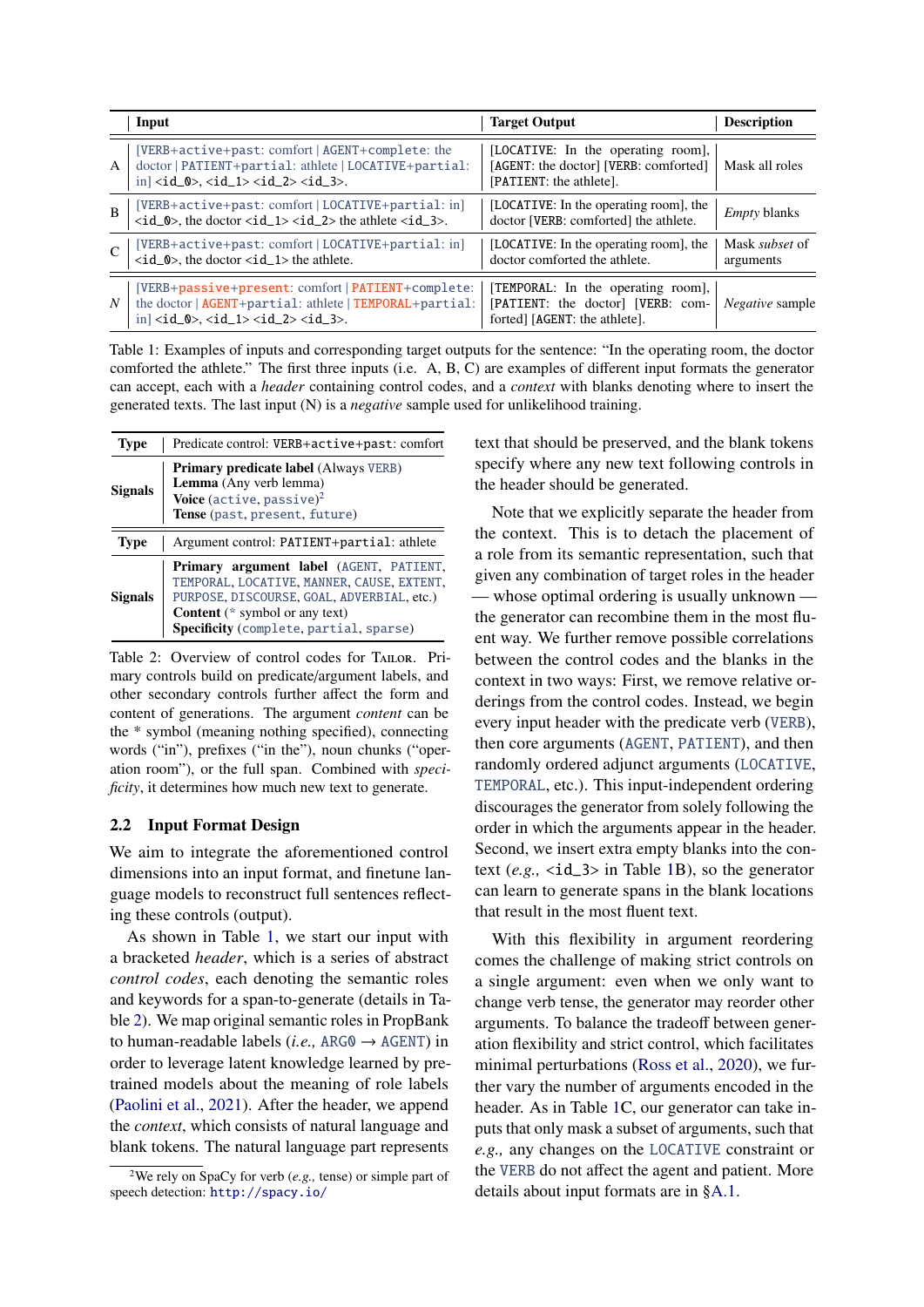#### <span id="page-3-1"></span>2.3 Training

We use OntoNotes 5.0 train [\(Pradhan et al.,](#page-12-5) [2013\)](#page-12-5) as training data and T5-base (Raff[el et al.,](#page-12-6) [2020\)](#page-12-6) as our generator, creating original inputs and outputs using gold semantic roles in the dataset, as in Table [1.](#page-2-1) In order to train our generator to be sensitive to the different input formats described in the previous section, for each original input, we randomly sample the number of arguments to mask, number of extra empty blanks, and keyword content/specificity for each role. After data processing, our training data consists of 223,619 positive examples and 541,424 negative ones. (details in [§A.2\)](#page-14-1).

A key issue in training our generator to be controllable is that standard likelihood training is insufficient for encouraging control code following, as there may exist signals beyond the control codes for the form that a generation should take. Consider the input: [VERB+active+past: comfort | AGENT+partial: athlete | PATIENT+complete: the doctor] In the operating room,  $\langle \text{id}_0 \rangle$ ,  $\langle \text{id}_1 \rangle$  $\langle \text{id}\_2 \rangle$ . A generator trained with standard likelihood training may ignore controls AGENT and PATIENT and instead output text such as "The doctor comforted the athlete" rather than "The athlete comforted the doctor," as the former is more natural given context "in the operating room."

In order to encourage reliance on controls, we incorporate unlikelihood training [\(Welleck et al.,](#page-13-3) [2020\)](#page-13-3) to penalize our generator for generating text that conflicts with inputs. That is, besides Table [1A](#page-2-1)– C which are used for maximum likelihood training, we also create "negative" samples by randomly perturbing the control codes in our header (as in Table [1N](#page-2-1), last row), such that most spans in the target output are not aligned with the control codes any-more. As detailed in [§A.1,](#page-14-0) we create three negative samples per input, which randomly perturb: 1) verb voice/tense and primary controls for arguments, 2) keyword contents, and 3) keyword specificities.

#### <span id="page-3-0"></span>3 Creating Perturbations with TAILOR

With TAILOR, we can create diverse perturbations by varying controls in inputs. Given an original sentence, we transform it to an input for TAILOR by extracting its semantic parses, masking arguments we wish to modify (as well as the predicate), and adding their control codes to the input header. $3$ 

Then, we modify the derived input for TAILOR to generate perturbed sentences. While the input can be modified arbitrarily to control generation, we provide an easily-extendable set of macros that capture several common themes in the literature.

Primitive perturbation operations. Perturbations in existing NLP literature broadly fall under three categories. First, *syntactic rewriting* primarily involves shuffling text to create paraphrases [\(Zhang et al.,](#page-13-4) [2019\)](#page-13-4) or adversarial examples [\(Iyyer et al.,](#page-11-4) [2018\)](#page-11-4). We implement such shuffling through operations that perturb predicates. For example, CHANGE\_VVOICE would preserves surface-level sentence meaning. Further, CHANGE\_IDX, which perturbs placements of blank tokens, can be used to reshuffle textual fragments, whereas SWAP\_CORE and CHANGE\_CONTENT can be used to swap text fragments from different arguments to reshuffle text in meaning-changing ways.

Second, *expansion and abstraction* adds or removes text fragments from a sentence based on context [\(Wu et al.,](#page-13-2) [2021\)](#page-13-2). We recreate these through operations on keywords. Changing specificity with CHANGE\_SPEC to be sparser results in expanded fragments, and removing existing keywords with CHANGE\_CONTENT can help abstract text. Additionally, we can also DELETE whole arguments.

Finally, *data recombination* involves recombining existing textual fragments, within or across inputs [\(Akyürek et al.,](#page-10-0) [2020;](#page-10-0) [Andreas,](#page-10-1) [2020\)](#page-10-1). With CHANGE\_CONTENT, we can add contents not in the original sentence, such that additional context (*e.g.,* from corresponding paragraphs in question answering tasks) can be integrated into perturbations.

In practice, these primitive perturbation operations can be used in conjunction with external knowledge bases to achieve targeted edits. For example, if used with WordNet [\(Miller,](#page-12-7) [1998\)](#page-12-7), CHANGE\_CONTENT can recreate perturbations that contain natural logic [\(MacCartney and Manning,](#page-12-8) [2014\)](#page-12-8): In Table [3,](#page-4-0) doctor<sup>+</sup>adult creates an entailment relationship between the original and perturbed sentence, with "doctor" being a hyponym of "adult." Additionally, these operation strings can be composed to achieve more complex perturbation strategies, as shown in [§5,](#page-5-0) [§6,](#page-7-1) and [§7.](#page-7-0)

Filtering generations. TAILOR produces incoherent outputs for some perturbed inputs ([§9\)](#page-9-0). We

<span id="page-3-2"></span><sup>3</sup>External semantic role labelers can be used when gold annotations are not available. Our experiments use the opensourced implementation of the SRL predictor

from [Shi and Lin](#page-13-5) [\(2019\)](#page-13-5): [https://demo.allennlp.org/](https://demo.allennlp.org/semantic-role-labeling) [semantic-role-labeling](https://demo.allennlp.org/semantic-role-labeling).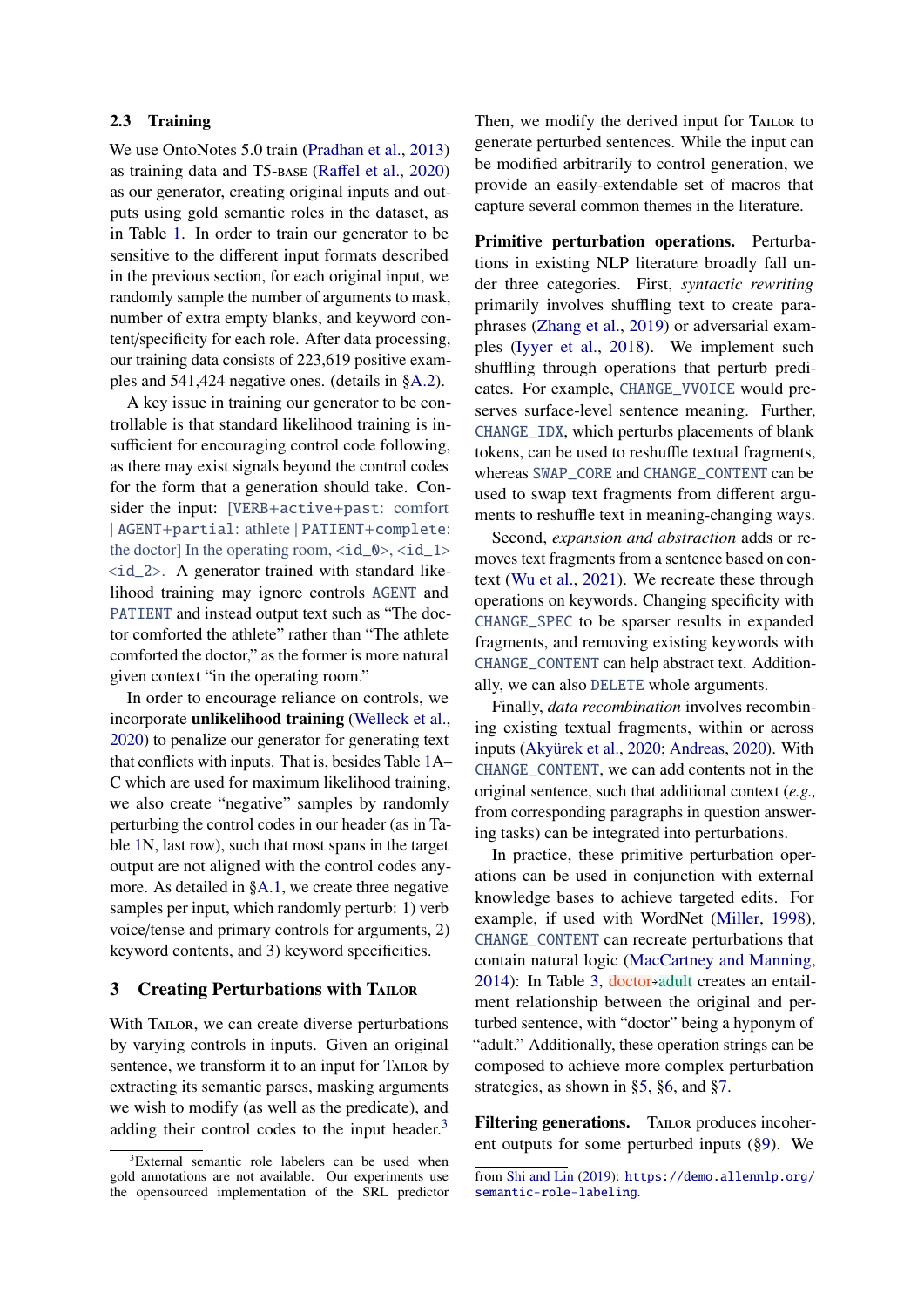<span id="page-4-0"></span>

| <b>TAILOR Operations</b>                                                                                                                                     | <b>Perturbed Part of Input/ Generated Text</b>                                                                                                                                             |  |  |  |  |
|--------------------------------------------------------------------------------------------------------------------------------------------------------------|--------------------------------------------------------------------------------------------------------------------------------------------------------------------------------------------|--|--|--|--|
| <b>Syntactically controlled rewriting</b>                                                                                                                    |                                                                                                                                                                                            |  |  |  |  |
| CHANGE_VTENSE(present)                                                                                                                                       | [VERB+active+past+present: comfort]<br>In the operation room, the doctor comforts the athlete.                                                                                             |  |  |  |  |
| CHANGE_VVOICE(passive)                                                                                                                                       | [VERB+active+passive+past: comfort]<br>In the operation room, the athlete was comforted by the doctor.                                                                                     |  |  |  |  |
| CHANGEIDX(4:0)                                                                                                                                               | $\langle \text{id}_\text{S} \rangle$ In the operation room $\langle \text{id}_\text{S} \rangle$<br>The doctor comforted the athlete in the operation room.                                 |  |  |  |  |
| [AGENT+complete: the athlete>doctor   PATIENT+complete: the doctor>athlete ]<br>CORE (SWAP_CORE)<br>In the operation room, the athlete comforted the doctor. |                                                                                                                                                                                            |  |  |  |  |
| Sentence expansion and abstraction                                                                                                                           |                                                                                                                                                                                            |  |  |  |  |
| <b>LOCATTVE:</b><br>CHANGE_SPEC(partial)                                                                                                                     | [LOCATIVE+complete+partial: in the operation room]<br>Under the dim light in the operation room, the doctor comforted the athlete.                                                         |  |  |  |  |
| <b>LOCATIVE: CHANGE CONTENT</b><br>(in the room)                                                                                                             | [LOCATIVE+complete: in the operation room]<br>In the <b>operation</b> room, the doctor comforted the athlete.                                                                              |  |  |  |  |
| <b>LOCATIVE: DELETE</b>                                                                                                                                      | [LOCATIVE+complete: in the operation room]<br>In the operation room, the doctor comforted the athlete.                                                                                     |  |  |  |  |
| Data recombination (with external labels and/or contents)                                                                                                    |                                                                                                                                                                                            |  |  |  |  |
| <b>AGENT: CHANGE_CONTENT</b><br>(the adult)                                                                                                                  | [AGENT+complete: the doctor>the adult]<br>In the operation room the adult comforted the athlete.                                                                                           |  |  |  |  |
| CAUSE: CHANGE_CONTENT<br>(because he was in pain)                                                                                                            | Source sentence: The baby was crying because he was in pain.<br>[CAUSE+complete: because he was in pain]<br>In the operation room the doctor comforted the athlete because he was in pain. |  |  |  |  |

Table 3: We design a list of primitive operations to guide the perturbation on TAILOR's inputs. The operations can be parsed into concrete changes on inputs, which drives Tailor to perturb a given sentence. Here, we show their usage on the example in Figure [1.](#page-0-1)

filter generations using perplexity scores computed with GPT-2 to exclude degenerate outputs.

## <span id="page-4-2"></span>4 Intrinsic Evaluation

Following desiderata identified in Polyjuice [\(Wu](#page-13-2) [et al.,](#page-13-2) [2021\)](#page-13-2) and MiCE [\(Ross et al.,](#page-13-0) [2020\)](#page-13-0), we evaluate Tailor on the fluency, controllability, and closeness of its generations.[4](#page-4-1)

Metrics. *Fluency* measures whether the generated text is grammatically correct and semantically meaningful. Following [Ross et al.](#page-13-0) [\(2020\)](#page-13-0), we ask whether perturbing a sentence with TAILOR drastically changes its likelihood. We compute the loss value for both the original and edited texts using a pretrained GPT-2, and report the ratio of edited / original. We aim for a value of 1.0, which indicates equivalent losses for the original and edited texts.

*Controllability* measures if the generator responds to the designated control criteria. We rely on cycle consistency to evaluate the controls in Table [2,](#page-2-3) *e.g.,* checking whether the predicted semantic roles on the generated text from a SRL predictor

match the control codes in the input (*i.e.,* whether "in the midst of the earthquake" in Figure [1](#page-0-1) gets detected with a TEMPORAL tag). While other controls are easy to recover, the SRL predictions can be noisy; therefore, we determine how well cycle consistency measures reflect true controllability of semantic roles through manual annotation (more details in [§B\)](#page-15-0): We labeled whether a generated span matches the designated semantic roles for 98 spans, and compared the controllability measures from the SRL predictor with the manual annotations. We obtained a positive Matthews correlation coefficient  $\phi$  = 0.49 between the two, suggesting that the cycle consistency measures positively correlate with true controllability measures.

*Closeness* captures whether the generated sentence achieves the desired perturbations only with necessary changes from the original. Since our generator takes controls on the argument span level, we measure closeness with a weighted F1 score on the expected-to-change and actually-changed spans in the original sentence. We identify expected changes from the perturbation operations; For example, in Figure [1A](#page-0-1), we expect to change all the spans except for the agent "the doctor." Then,

<span id="page-4-1"></span><sup>&</sup>lt;sup>4</sup>We omit the diversity evaluation in Polyjuice, as the keyword content control inherently impacts lexical diversity.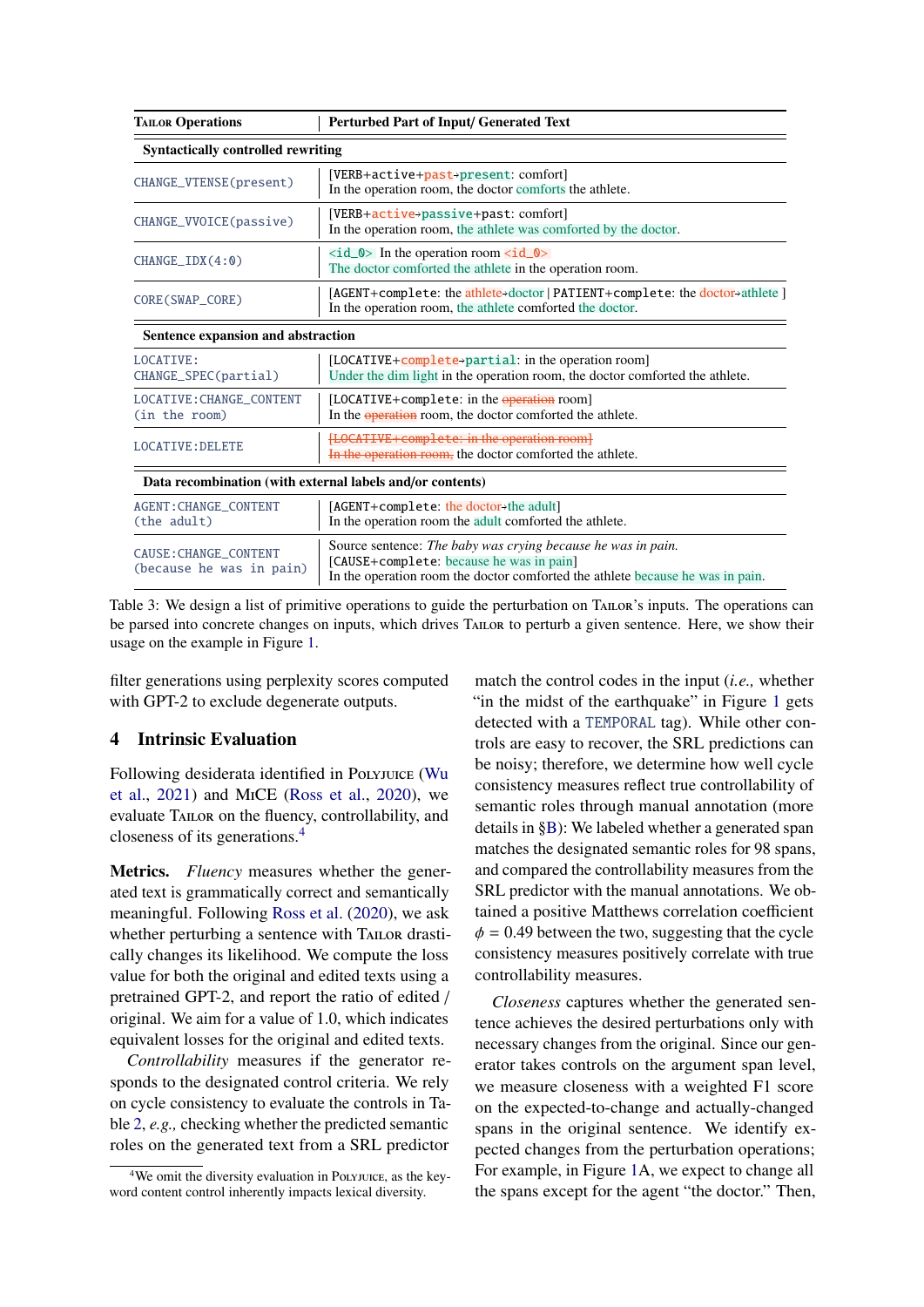<span id="page-5-2"></span>

|                                      |          | Closeness with the original sentence |             |
|--------------------------------------|----------|--------------------------------------|-------------|
| Models                               | F1       | Precision                            | Recall      |
| <b>TAILOR</b>                        | 64.3%    | 66.5%                                | 73.4%       |
| TAILOR MLE                           | 58.5%    | 68.6%                                |             |
| <b>Controllability on predicates</b> |          |                                      |             |
| Models                               | Lemma    | Tense                                | Voice       |
| <b>TAILOR</b>                        | 74.3%    | 80.3%                                | 81.6%       |
| TAILOR MLE                           | 72.2%    | 70.2%                                | 76.1%       |
| <b>Controllability on arguments</b>  |          |                                      |             |
| Models                               | Role     | Content                              | Specificity |
| <b>TAILOR</b>                        | 70.5%    | $64.5\%$                             | $64.5\%$    |
| TAILOR $_{MLE}$                      | $60.3\%$ | 45.1%                                | 45.1%       |

Table 4: TAILOR generates perturbations that are close to the original sentence, while reasonably following all the controls specified in Table [2.](#page-2-3) Through an ablation study where unlikelihood training is removed (TAILOR *MLE*), we see that the controllability and closeness are both core benefits from unlikelihood training.

we find actually changed spans based on editing distance: if  $\geq 50\%$  tokens within a span is changed (*e.g.,* "operation room" in LOCATIVE), then we consider the span edited. We weigh the spans by their lengths to arrive at the final F1.

Results. We evaluate TAILOR by perturbing 1,000 randomly selected sentences from the OntoNotes 5.0 development set, created the same way as we create negative samples during training (details in  $\S A.1$ ).<sup>[5](#page-5-1)</sup> TAILOR generates fluent perturbations, with a loss ratio of 0.982 indicating no notable change in language modeling loss after the edit. Its generations also tend to be close to the original sentence (with an average F1 score of <sup>64</sup>.3%), while following the designated controls: it follows controls on predicates 75%-80% of the time, and also generates reasonably correct arguments (with 70% controllability on semantic roles, and ~65% on keywords.)

Controllability is a core benefit from unlikelihood training: we perform an ablation study, and compare TAILOR with a baseline that is finetuned on T5 *without* unlikelihood training (called TAILOR  $_{MLE}$ ). Table [4](#page-5-2) shows that unlikelihood training encourages controls and minimal perturbations, with the metrics increasing by up to 20%.

Further, as mentioned in [§2.2,](#page-2-0) our input format supports modulating fluency and closeness at generation time. We can increase closeness by only masking the arguments we want to perturb. To quantify this effect, we randomly select only one argument to perturb for 1,000 sentences, but vary the number of arguments masked, and the number of empty blanks inserted. We maximize closeness when we only mask the target argument to per-turb in the format of Table [1B](#page-2-1) (with  $F1 = 67.4\%$ ), whereas masking two extra arguments and inserting six empty blanks decreases closeness by 3% and 6%, respectively. On the other hand, when we want to trade-off closeness to prioritize fluency (*i.e.,* when inserting extra roles whose optimal locations in the generation are not known in advance), we can do so by adding more empty blank tokens. We experiment with this setting on another 1,000 sentences, and observe that adding six extra blanks increases the fluency ratio from 0.93 to 0.95.

## <span id="page-5-0"></span>5 Application 1: Contrast Set Creation

To demonstrate how Tailor helps assemble a variety of perturbation strategies, we use it to replicate contrast and challenge sets for different NLP tasks and datasets, including question answering (BoolQ [\(Clark et al.,](#page-10-2) [2019\)](#page-10-2), SQuAD [\(Rajpurkar](#page-12-9) [et al.,](#page-12-9) [2016\)](#page-12-9)), dependency tree parsing (UD English [\(Nivre et al.,](#page-12-10) [2016\)](#page-12-10)), and temporal relation extraction (MATRES [\(Ning et al.,](#page-12-11) [2018\)](#page-12-11)).

## 5.1 Replicating Contrast Sets with TAILOR

As shown in Table [5,](#page-6-0) we take advantage of two key properties of TAILOR:<sup>[6](#page-5-3)</sup> First, TAILOR can make perturbations that are context-dependent. To recreate the *BoolQ contrast set*, we replicate *change events* in [Gardner et al.](#page-11-5) [\(2020\)](#page-11-5) by replacing content keywords in questions with words in the paragraph that have the same semantic roles. For example, the paragraph in Table [5](#page-6-0) indicates "his bride" can serve as an agent. Second, TAILOR allows for compositonal changes. For example, as shown in Table [5,](#page-6-0) we change prepositional phrase (PP) attachments from verb to noun to recreate the *UD Parsing contrast set* through the following composition of perturbation operations: append the preposition to the patient keyword content (*e.g.,* "ham or sausages with"), change patient keyword specificity from complete✮partial (to generate a new PP attaching to the patient), and delete the argument with

<span id="page-5-1"></span><sup>&</sup>lt;sup>5</sup>Note that, because these perturbations are generated randomly, some result in sets of controls that are *impossible* to follow. Thus, these results represent a lower bound on Tai-LOR's controllability in downstream applications, for which perturbation strategies would be designed in a more principled, targeted manner, restricting the perturbations to result in more plausible sets of controls. See [§B](#page-15-0) for more details.

<span id="page-5-3"></span> $6$ Details on implementing perturbation strategies are in [§C.](#page-15-1)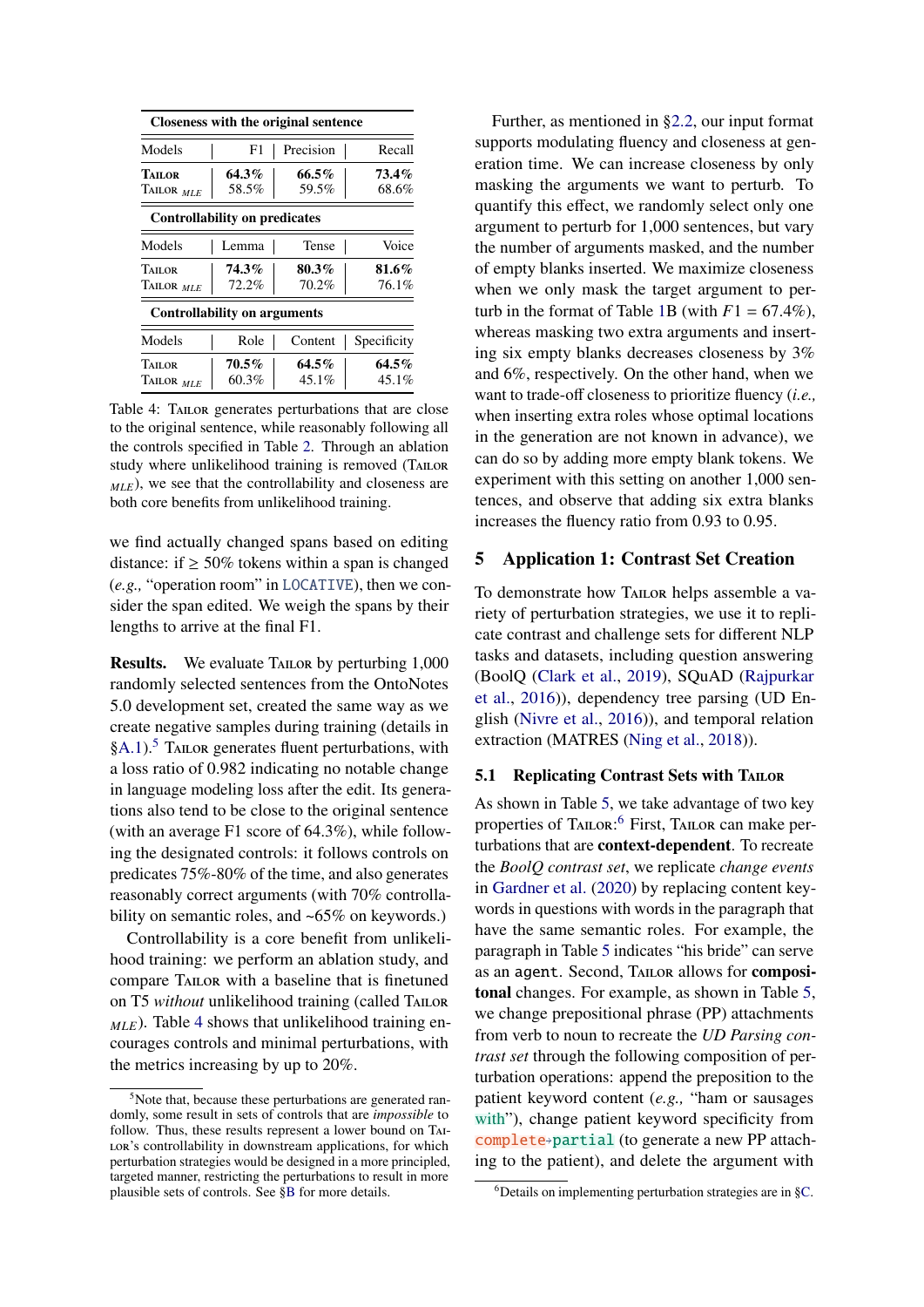<span id="page-6-0"></span>

| Dataset & Task | Top-K validity                                                                                                                                                                                                                                                                            |               |
|----------------|-------------------------------------------------------------------------------------------------------------------------------------------------------------------------------------------------------------------------------------------------------------------------------------------|---------------|
|                | <b>BoolQ</b> contrast set (Gardner et al., 2020)                                                                                                                                                                                                                                          | $82\%$ (k=1)  |
| Original       | <b>Paragraph:</b> his bride was revealed in the webcomicDeadpool also discovers that he has a daughter by the<br>name of Eleanor, from a former flame of Deadpool named Carmelita.<br><b>Question:</b> does [AGENT: Deadpool] [VERB: have] [PATIENT: a kid in the comics]? (Answer: True) |               |
| Strategy       | Change entity (AGENT: CHANGE_CONTENT (his bride))                                                                                                                                                                                                                                         |               |
| Perturbed      | <b>Question:</b> does [AGENT: his bride] [VERB: have] [PATIENT: a kid in the comics]? ( <b>Answer:</b> False)                                                                                                                                                                             |               |
|                | UD parsing contrast set (pp attachment) (Gardner et al., 2020)                                                                                                                                                                                                                            | $65\%$ (k=10) |
| Original       | Sentence: Do [AGENT: you] [VERB: prefer] [PATIENT: ham or sausages] [ADVERBIAL: with your breakfast]?<br><b>PP attachment:</b> Verb ("with your breakfast" attaches to "prefer")                                                                                                          |               |
| Strategy       | Swap attachment to Noun<br>PATIENT: CHANGE_CONTENT(ham or sausages with), CHANGE_SPEC(partial); ADVERBIAL: DELETE                                                                                                                                                                         |               |
| Perturbed      | <b>Sentence:</b> Do [AGENT: you] [VERB: prefer] [PATIENT: ham or sausages with bacon on them]?<br><b>PP</b> attachment: Noun                                                                                                                                                              |               |
|                | Matres contrast set (Gardner et al., 2020)                                                                                                                                                                                                                                                | $71\%$ (k=1)  |
|                | QA implication (Ribeiro et al., 2019)                                                                                                                                                                                                                                                     | $81\%$ (k=1)  |

Table 5: A demonstration of how we recreate contrast sets for different tasks. Using primitive operations in Table [3,](#page-4-0) TAILOR supports context-aware and compositional changes.

original verb attachment (e.g. ADVERBIAL argument "with your breakfast"). Changing attachments from noun to verb involves a similar procedure, except that we remove the preposition from the patient keyword content and introduce adjunct arguments with the preposition as a partial keyword (see  $\S$ C for an example).<sup>[7](#page-6-1)</sup>

Validity of generated contrast sets. Manually creating contrast sets from scratch is expensive (*e.g.,* [Gardner et al.](#page-11-5) [\(2020\)](#page-11-5) reported spending 10- 15 minutes per perturbation for syntactic parsing datasets), whereas inspecting and labeling automatically generated ones can be much more efficient [\(Wu et al.,](#page-13-2) [2021\)](#page-13-2). We see our perturbation strategies as successful if they help alleviate the burden of manual creation, *i.e.,* a contrast set author can easily label or take inspiration from TAILOR's top generations. We reflect this through manual inspections: Two of the authors sampled 100 original instances per task, inspected the *top-K* perturbations from Tailor, and labeled an instance to be successfully perturbed if there is at least one perturbation out of *k* that changes the groundtruth answer while being fluent.<sup>[8](#page-6-2)</sup> Because we exercised controls at different levels of granularity (*i.e.,* QA implication, Matres, and BoolQ focus mostly on syntactic rewrites with predetermined content, whereas UD requires sourcing contents from the language

model), we set  $k = 10$  for UD—an upper bound for not overloading the human inspector—and  $k = 1$ for other tasks. Table [5](#page-6-0) shows that applying these perturbation strategies with Tailor results in contrast sets with high validity.[9](#page-6-3)

## 5.2 Measuring Contrast Set Quality

We assess the quality of TAILOR-generated contrast sets by measuring their lexical diversity and impact on feature artifacts, both of which play important roles in dataset debiasing. We also compare these metrics to those of human-produced contrast sets.

Lexical diversity. We measure lexical diversity on UD Parsing contrast sets because it involves sufficient sentence expansion and data recombination. Specifically, we compare the TAILOR- and human-generated [\(Gardner et al.,](#page-11-5) [2020\)](#page-11-5) contrast examples for the 100 same original UD examples: we randomly sample one contrastive edit for each valid instance, heuristically extract the modified prepositional phrases from the contrastive edits, and then compute diversity as the ratio of unique tokens to total new tokens in all the perturbed arguments, filtering out stopwords. The ratios are 0.783 and 0.883 for Tailor and humans, respectively, in the noun to verb direction. For verb to noun, they are both 1.0. These values suggest that Tailor can be used to generate contrast sets without

<span id="page-6-1"></span> $7$ For UD Parsing contrast set generation, we use constrained decoding [\(Hokamp and Liu,](#page-11-6) [2017\)](#page-11-6) to prevent generation of the original prepositional phrase.

<span id="page-6-2"></span><sup>&</sup>lt;sup>8</sup>We also include perturbations that produce slight changes to context, as these can be easily fixed by an annotator.

<span id="page-6-3"></span> $9As$  expected, TAILOR achieves higher validity changing pp attachment types from noun to verb (82%) than from verb to noun (48%), as the arguments by design attach to verb predicates, while noun attachment is not an explicit part of the training objective and is therefore harder for the generator.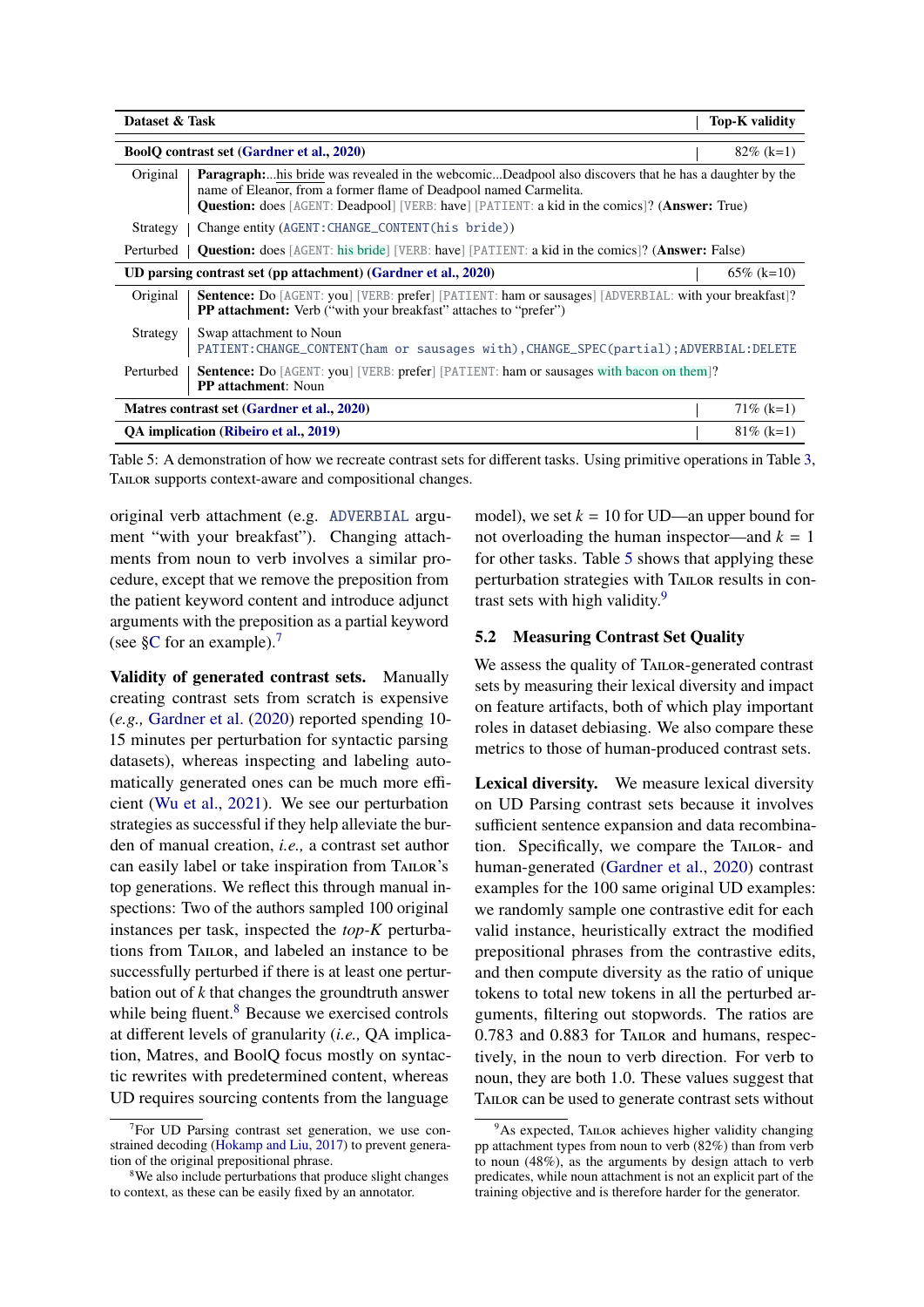<span id="page-7-5"></span>

|                                                                 |              | <b>HANS Subset</b> |                |                     |
|-----------------------------------------------------------------|--------------|--------------------|----------------|---------------------|
| <b>Training Data</b>                                            | $SNLI$   All |                    |                | Entail. Non-Entail. |
| SNLI Train   91.12   64.72<br>+ TAILOR Perturb.   91.12   66.45 |              |                    | 98.95<br>97.97 | 30.46<br>34.92      |

Table 6: We compare classifiers trained on just the SNLI train data (baseline) vs. SNLI data augmented with TAILOR perturbations. We show mean accuracies across 20 random seeds. The augmentation leads to statistically significant gains on the HANS challenge set, without decreasing in-domain SNLI accuracy.

significantly reducing lexical diversity. TAILOR generations are also quite distinguishable from human generations: their unique tokens only overlap for  $15\%$  in verb to noun, and  $\approx 6\%$  for noun to verb. These values suggest that TAILOR can be used as a collaborative tool to diversify the pool of tokens in human-generated contrast sets.

Feature-level artifacts. We follow [Gardner et al.](#page-11-0) [\(2021\)](#page-11-0)'s analysis to determine whether creating perturbations with Tailor helps to remove dataset artifacts. [Gardner et al.](#page-11-0) [\(2021\)](#page-11-0) showed that making minimal perturbations removes single-feature artifacts when  $(1 + e_i)/s = 2$ , where  $e_i$  is the proba-<br>bility that feature *i* is edited, and *s* is the probability bility that feature *i* is edited, and *s* is the probability that an edit changes the label. We manually labeled the same number of automatically-perturbed examples as were in the original BoolQ contrast set, and found that Tailor produces edits with an average value of  $(1 + e_i)/s$  that is close to that produced by humans: 1.74 vs. 1.94 for TAILOR and humans, respectively. Thus, making perturbations with TAILOR can help mitigate dataset biases.[10](#page-7-2)

## <span id="page-7-1"></span>6 Application 2: Data Augmentation

While contrast set creation still requires manual labeling for robust evaluation, we show here that Tailor can be combined with (noisy) automated labeling for data augmentation. Specifically, for the Stanford Natural Language Inference (SNLI) task [\(Bowman et al.,](#page-10-3) [2015\)](#page-10-3), augmenting training data with perturbations created by TAILOR increases model robustness to inference heuristics.

Following [Min et al.](#page-12-13) [\(2020\)](#page-12-13), we create the augmentation examples by perturbing original SNLI hypotheses, such that the original hypothesis becomes the new premise, and perturbed hypothesis becomes the new hypothesis. We define five perturbation strategies for NLI ([§D\)](#page-15-2), all of which express different kinds of high lexical overlap, an inference

heuristic on which NLI models have been shown to rely [\(Dasgupta et al.,](#page-10-4) [2018;](#page-10-4) [Naik et al.,](#page-12-14) [2018\)](#page-12-14). These perturbations can either preserve or alter the meaning of the original hypothesis. For example, our meaning-changing strategy *replace core with subsequence,* replaces keyword contents of core arguments with noun chunks of other arguments (*e.g., The judge behind the manager saw the doctors.*  $\rightarrow$ *The doctors saw the manager*.) As in [Min et al.](#page-12-13) [\(2020\)](#page-12-13)'s setup, we map the meaning-preserving perturbations to the label *entailment* and meaningaltering perturbations to *neutral*.

We train classifiers built on the base version of RoBERTa [\(Liu et al.,](#page-11-7) [2019\)](#page-11-7) on different subsets of data: the original SNLI train data (baseline) and SNLI train data with ≈5% of hypotheses augmented with TAILOR perturbations.<sup>[11](#page-7-3)</sup> For each subset, we train 20 models, each with a different random seed governing model initialization and randomly selected data subset. We evaluate each classifier on the in-domain SNLI test set and the out-of-domain HANS test set [\(McCoy et al.,](#page-12-3) [2019\)](#page-12-3), which is designed to diagnose inference heuristics built on superficial syntactic properties.<sup>[12](#page-7-4)</sup>

As shown in Table [6,](#page-7-5) the augmentation leads to an out-of-distribution gain of  $+1.73$  points on overall HANS and +4.46 points on the "non-entailment" subset. The gains are significant, with  $p = 0.002$ using Student's t-test. Thus, TAILOR perturbations decrease reliance on a well-known, lexical-overlapdriven inference heuristic for NLI.

#### <span id="page-7-0"></span>7 Application 3: Style Transfer

Here, we show how Tailor can be applied to style transfer. We evaluate TAILOR without any fine-tuning<sup>[13](#page-7-6)</sup> on the STYLEPTB benchmark [\(Lyu et al.,](#page-11-2) [2021\)](#page-11-2), which builds on the Penn Treebank and assesses fine-grained stylistic changes (lexical, syntactic, semantic, and thematic), as well as compositions of multiple transfers. *Single* transfers require

<span id="page-7-2"></span><sup>10</sup>See [§C](#page-15-1) for a visualization of the effect.

<span id="page-7-3"></span><sup>&</sup>lt;sup>11</sup>We augment the original 549,367 SNLI train instances with 30,147 total new instances. See [§D](#page-15-2) for more details.

<span id="page-7-4"></span> $12$ For HANS, which contains binary labels, we collapse *neutral* and *contradiction* predictions to *non-entailment*.

<span id="page-7-6"></span><sup>&</sup>lt;sup>13</sup>This evaluation is zero-shot in spirit, as TAILOR is not trained on any paired transfers present in STYLEPTB. However, Ontonotes 5.0 does contain some overlap with the PTB [\(van](#page-13-6) [Son et al.,](#page-13-6) [2018\)](#page-13-6). It is unclear to what extent the test inputs in StylePTB are contained within the Ontonotes 5.0 training data, especially given that STYLEPTB does not seem to preserve original PTB splits. This leakage may advantage the external SRL predictor in parsing STYLEPTB test inputs. However, this advantage should only have a small effect on TAILOR's overall performance on the StylePTB test set, as the evaluated transfers do not require complex semantic role parsing.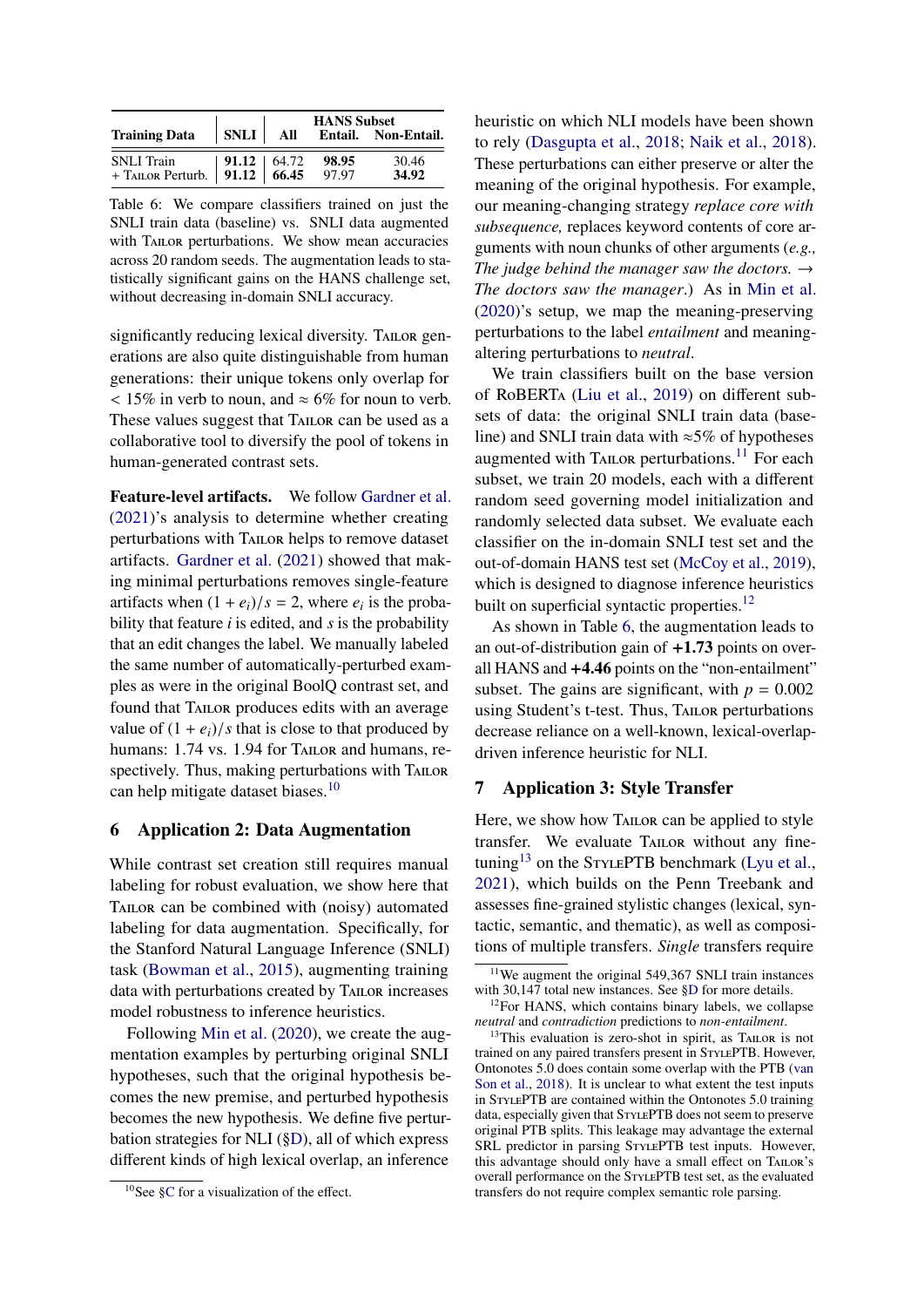<span id="page-8-0"></span>

| (a) Single transfers                                                                                                                                                                                           |                                                                                                                                                                    | <b>Single Finetune</b><br>$GPT-2$<br><b>RETRIEVEEDIT</b>    |                                                    | <b>Compos. Finetune</b><br><b>CS-GPT-TV</b><br><b>CS-GPT-TP</b> |                                  | <b>No Finetune</b><br><b>TAILOR</b>                                                                                                                                                             |                                                    |                                                                                                                     |
|----------------------------------------------------------------------------------------------------------------------------------------------------------------------------------------------------------------|--------------------------------------------------------------------------------------------------------------------------------------------------------------------|-------------------------------------------------------------|----------------------------------------------------|-----------------------------------------------------------------|----------------------------------|-------------------------------------------------------------------------------------------------------------------------------------------------------------------------------------------------|----------------------------------------------------|---------------------------------------------------------------------------------------------------------------------|
|                                                                                                                                                                                                                |                                                                                                                                                                    | Test                                                        | Test                                               |                                                                 | Test                             | Test                                                                                                                                                                                            | Test                                               | <b>Filtered Test</b>                                                                                                |
| 0.895<br>To Future Tense<br>0.836<br><b>To Past Tense</b><br>To Present Tense<br>0.754<br>ADJ or ADV Removal<br>0.647<br>PP Front to Back<br>0.398<br><b>PP</b> Removal<br>0.763<br>0.476<br>Active to Passive |                                                                                                                                                                    | 0.899<br>0.935<br>0.909<br>0.897<br>0.541<br>0.798<br>0.681 | 0.727<br>0.694<br>0.733<br>0.472                   |                                                                 | 0.810<br>0.834<br>0.826<br>0.760 | 0.873<br>0.889(357/364)<br>0.884<br>0.893(216/218)<br>0.847(175/209)<br>0.710<br>0.843(224/243)<br>0.781<br>0.842<br>0.969<br>(20/23)<br>0.717<br>0.857 (199/238)<br>0.556<br>0.778<br>(98/137) |                                                    |                                                                                                                     |
|                                                                                                                                                                                                                | (b) Compositional transfers                                                                                                                                        |                                                             | <b>Compos. Finetune</b><br>$CS-GPT^*$<br>Test      |                                                                 |                                  | <b>Multi-Single Finetune</b><br>$CS$ -Sys-Gen*<br>Test                                                                                                                                          | Test                                               | <b>No Finetune</b><br><b>TAILOR</b><br><b>Filtered Test</b>                                                         |
| Tense +<br><b>Voice</b>                                                                                                                                                                                        | ToPast+ActiveToPassive<br>ToFuture+ActiveToPassive<br>ToFuture+PassiveToActive<br>ToPast+PassiveToActive<br>ToPresent+PassiveToActive<br>ToPresent+ActiveToPassive |                                                             | 0.409<br>0.496<br>0.528<br>0.474<br>0.523<br>0.503 |                                                                 |                                  | 0.337<br>0.419<br>0.399<br>0.365<br>0.424<br>0.445                                                                                                                                              | 0.660<br>0.468<br>0.683<br>0.702<br>0.699<br>0.315 | 0.660<br>(30/30)<br>0.670<br>(90/131)<br>0.683(131/131)<br>0.702<br>(65/65)<br>0.699<br>(95/95)<br>0.614<br>(43/84) |
| Tense +<br><b>PPRemoval</b>                                                                                                                                                                                    | ToFuture+PPRemoval<br>ToPast+PPRemoval<br>ToPresent+PPRemoval                                                                                                      |                                                             | 0.738<br>0.772<br>0.709                            |                                                                 |                                  | 0.465<br>0.542<br>0.545                                                                                                                                                                         | 0.743<br>0.738<br>0.691                            | 0.792(215/229)<br>0.797(100/108)<br>0.704(153/156)                                                                  |

Table 7: BLEU scores for both the single and compositional style transfer in STYLEPTB test set. Baseline results are taken from Tables 14-16 and 19-20 in [Lyu et al.](#page-11-2) [\(2021\)](#page-11-2). Best test results for each transfer (row) are bolded. We also show results on *Filtered Test*, which excludes TAILOR degenerate outputs. \* indicates results from two models. CS-GPT \* in (b) includes results from CS-GPT-TV, trained on all *Tense*+*Voice* compositional transfers, and CS-GPT-TP, trained on all *Tenses*+*PP Removal* transfers. Similarly, CS-Sys-Gen \* refers to two models, each trained on only single transfers from each of the two subsets.

editing an input sentence along one fine-grained stylistic dimension (*e.g., To Future Tense*). *Compositional* transfers require editing along multiple stylistic dimensions at the same time (*e.g., To Future Tense*+ *Active To Passive*).

For each transfer, we create perturbations for each predicate in the original input using the procedure described in [§3.](#page-3-0) Because this process results in multiple perturbations (one per verb), we choose the one with the lowest perplexity from GPT-2 to represent the transfer. See [§E](#page-16-0) for details.

We compare TAILOR with multiple baselines reported by [Lyu et al.](#page-11-2) [\(2021\)](#page-11-2): GPT-2 and Re-TRIEVEEDIT are the best-performing single-transfer models evaluated but require separate models to be trained for each individual transfer. CS-GPT-\* are models trained on compositional subsets of data (*e.g.,*, *Tense*+*Voice*, detailed in Table [7](#page-8-0) caption). CS-Sys-Gen are ablations of CS-GPT-\* trained only on corresponding individual changes but eval-uated on compositional transfers.<sup>[14](#page-8-1)</sup>

Table [7](#page-8-0) shows mean BLEU scores of genera-tions for single and compositional transfers.<sup>[15](#page-8-2)</sup> We evaluate on transfers for which [Lyu et al.](#page-11-2) [\(2021\)](#page-11-2) show model results in the paper, excluding some

for which our semantic-role-derived inputs are not well-suited (see [§E\)](#page-16-0). When perturbations using Tai-LOR result in unsuccessful transfers, either due to a failure of perturbation strategy (*e.g.,* no verbs are found by our SRL predictor) or due to a degenerate output (see [§9\)](#page-9-0), we treat them as having a BLEU score of 0.0; we also show results on a subset of the STYLEPTB test set that filters out these bad generations (shown in Table [7](#page-8-0) as *Filtered Test*).

As shown, TAILOR outperforms the baseline system trained without compositional fine-tuning, CS-Sys-Gen, on 8/9 compositions and even outperforms CS-GPT-TV on *Tense*+*Voice*, which is fine-tuned specifically on this data. TAILOR also performs well on single transfers, significantly outperforming 5 of the GPT-2 and 2 of the Re-TRIEVEEDIT models finetuned on individual transfers. Low performance on some transfers from Tailor (i.e. *ToPresent*+*ActiveToPassive*, *ToFuture*+*ActiveToPassive*), appears to be driven by unsuccessful transfers, rather than generations that do not follow controls, as indicated by the difference in performance on the filtered subset. Importantly, with TAILOR, we achieve these gains in compositional transfers and comparable performance on single transfers with a *single model* and *without any transfer-specific finetuning*.

<span id="page-8-1"></span> $14$ CS-Sys-Gen refers to CS-GPT-Zero in [Lyu et al.](#page-11-2) [\(2021\)](#page-11-2).

<span id="page-8-2"></span><sup>15</sup>We report Bleu\_1 from nlg-eval [\(Sharma et al.,](#page-13-7) [2017\)](#page-13-7).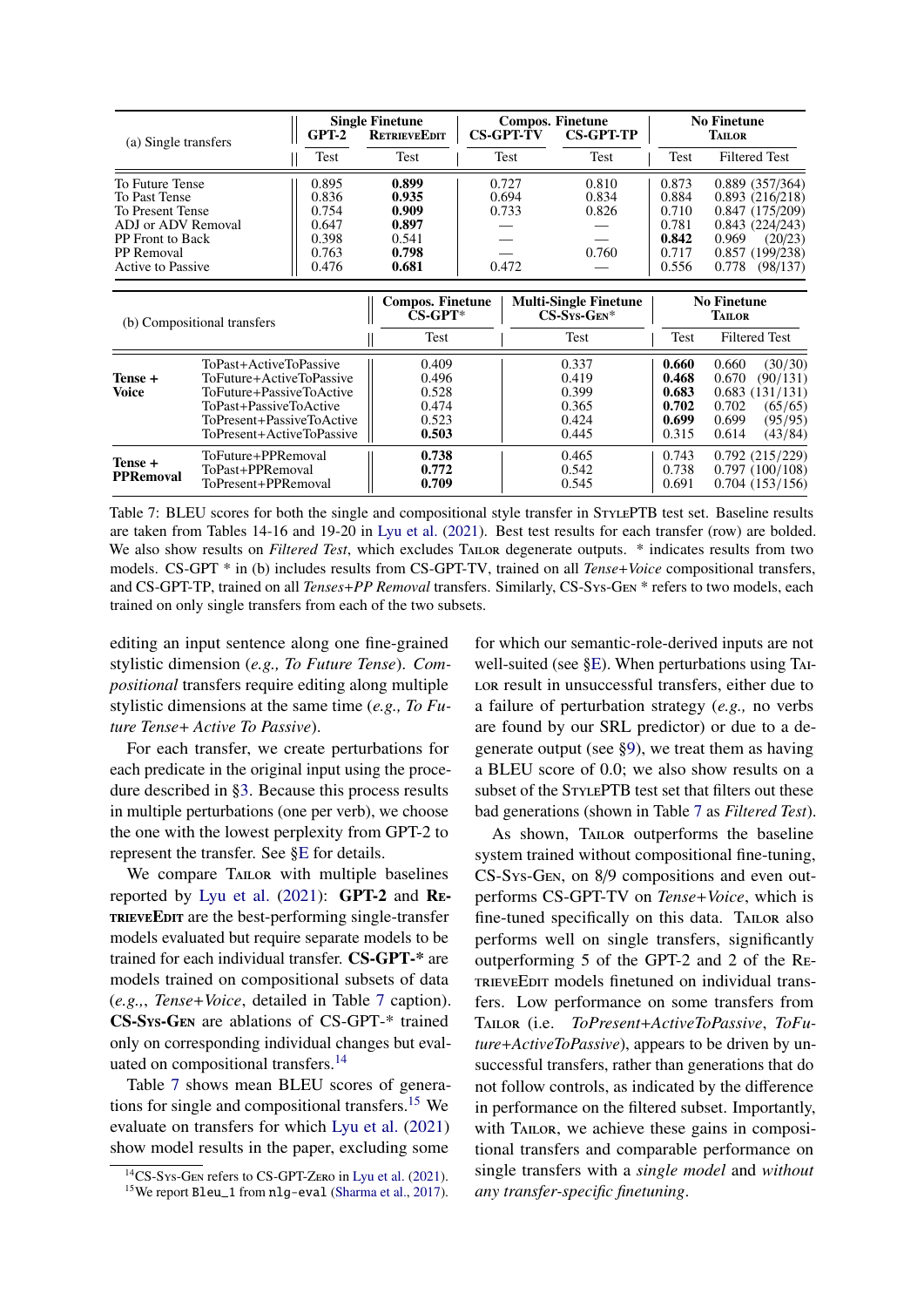## <span id="page-9-1"></span>8 Related Work

Controlled generation Controllable Text Generation has been widely used to influence the various properties of generated text, for tasks like textsummarization [\(Peng et al.,](#page-12-15) [2019\)](#page-12-15), data augmentation [\(Lee et al.,](#page-11-8) [2021\)](#page-11-8) style transfer [\(Reid and](#page-12-0) [Zhong,](#page-12-0) [2021;](#page-12-0) [Madaan et al.,](#page-12-16) [2020a\)](#page-12-16), adversarial example generation [\(Iyyer et al.,](#page-11-4) [2018\)](#page-11-4), etc. Most generators take simple attributes like tense [\(Hu et al.,](#page-11-9) [2017\)](#page-11-9), topic [\(Keskar et al.,](#page-11-10) [2019\)](#page-11-10), and sentiment polarity [\(Dathathri et al.,](#page-10-5) [2020\)](#page-10-5), which usually under specify the desired patterns. In contrast, TAILOR facilitates a variety of linguistically-driven generations using semantic roles and keywords, and therefore concretizes otherwise sparse controls (*e.g.,* we can specify making a sentence more negative *through negation*.) Recent work has explored using syntactic signals for paraphrasing [\(Iyyer et al.,](#page-11-4) [2018;](#page-11-4) [Kumar et al.,](#page-11-11) [2020\)](#page-11-11), which are similar to ours in their high-dimensional specification. Still, to the best of our knowledge, Tailor is the first to incorporate fine-grained semantic controls.

Our generator is also closely related to methods for structured generation, which reconstruct sentences based on semantic representations. Abstract Meaning Representation (AMR) [\(Banarescu](#page-10-6) [et al.,](#page-10-6) [2013;](#page-10-6) [Mager et al.,](#page-12-17) [2020\)](#page-12-17) is an alternative representation worth exploring in future work. It presents the trade-off between training complexity and control flexibility: Generators that take AMR controls might be able to further handle entity recursions [\(Damonte and Cohen,](#page-10-7) [2019\)](#page-10-7), but expressing such relationships in the inputs would be nontrivial. However, when we omit these relationships and reduce AMR graphs to sequences (*e.g.,* like in [\(Damonte and Cohen,](#page-10-7) [2019\)](#page-10-7)), semantic parses derived from PropBank have the advantage of enabling stricter control on complete keywords, as they annotate complete spans, whereas AMR only accepts key entities without the "syntactic sugar" (*e.g.,* "as," "in") [\(Banarescu et al.,](#page-10-6) [2013\)](#page-10-6).

Data perturbation Controlled generators have been shown to be particularly useful for text perturbation. Besides the aforementioned paraphrasing and style transfer, prior works have also successfully generated contrastive examples that are useful for model training, evaluation, and explanation. They usually rely on application-specific class labels [\(Ross et al.,](#page-13-0) [2020;](#page-13-0) [Madaan et al.,](#page-12-1) [2020b;](#page-12-1) [Sha et al.,](#page-13-8) [2021;](#page-13-8) [Akyürek et al.,](#page-10-0) [2020\)](#page-10-0) or

heuristic perturbation strategies that needs to be expressed through pairs of original and perturbed sentences [\(Wu et al.,](#page-13-2) [2021\)](#page-13-2), which are expensive to generalize. Recently, [Huang and Chang](#page-11-12) [\(2021\)](#page-11-12) designed SynPG, a paraphraser that can mimic parse tree structures learned from non-paired sentences. We similarly train linguistically controlled generators on single sentences, but with a focus on finegrained semantic perturbations, such that we can more broadly cover different perturbation strategies by composing changes to control codes.

Also related are prior works creating minimally edited datasets through extensive human efforts – either by manually rewriting instances [\(Gardner](#page-11-5) [et al.,](#page-11-5) [2020;](#page-11-5) [Kaushik et al.,](#page-11-1) [2020\)](#page-11-1), or by defining perturbation functions and templates (*e.g.,* [\(An](#page-10-1)[dreas,](#page-10-1) [2020;](#page-10-1) [Li et al.,](#page-11-13) [2020;](#page-11-13) [Ribeiro et al.,](#page-13-9) [2020,](#page-13-9) [2018;](#page-13-10) [Zhang et al.,](#page-13-4) [2019;](#page-13-4) [Kim and Linzen,](#page-11-14) [2020;](#page-11-14) [Wu et al.,](#page-13-11) [2019\)](#page-13-11)). As demonstrated in [§5,](#page-5-0) Tai-LOR can be used to recreate many such datasets, with less manual effort. Moreover, the low overlap between TAILOR's perturbations and humans' motivates future explorations of manual and semiautomated generation, where the generator can compensate humans' systematic omissions.

#### <span id="page-9-0"></span>9 Conclusion and Future Work

We propose TAILOR, a flexible system for a broad set of perturbations through semantic controls. By composing perturbation operations, Tailor enables complex and context-aware changes, which support various downstream applications, including contrast set generation, data augmentation, and fine-grained style transfer. TAILOR demonstrates that it is possible to drive fine-grained perturbations with semantic features directly derived from an instance. Crucially, it also shows that language models can be finetuned to learn representations of control codes, if paired with unlikelihood training, which encourages reliance on structured controls, rather than surrounding natural text.

Extending TAILOR. Although the applications we explore in this work are perturbation-focused, Tai-LOR generator is well-suited for controlled generation tasks more broadly. Given key entities or arguments as keywords and fully masked contexts, we envision Tailor can help generate arguments [\(Schiller et al.,](#page-13-12) [2021\)](#page-13-12), compositional data augmentation [\(Akyürek et al.,](#page-10-0) [2020\)](#page-10-0), caption generation [\(Chen et al.,](#page-10-8) [2020\)](#page-10-8), etc.

The design of controls is also worthy of in-depth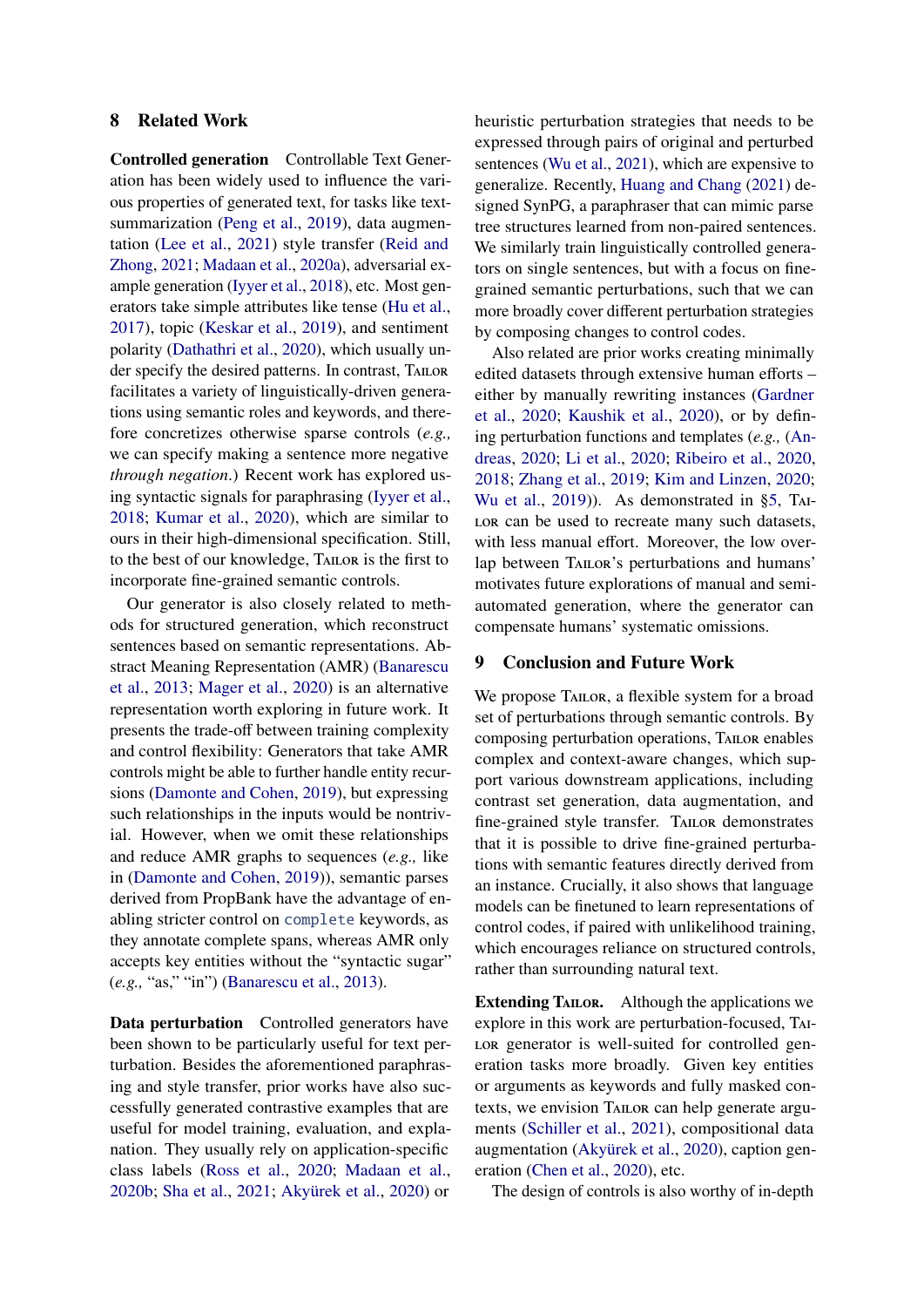exploration. As mentioned in [§8,](#page-9-1) AMR might be an alternative for semantic representation, if our primary goal is to specify key entities and/or to express non-sequential relations [\(Damonte and Co](#page-10-7)[hen,](#page-10-7) [2019\)](#page-10-7). On the other hand, dependency parsing labels are useful for fine-grained control over syntactic changes (see [§8\)](#page-9-1); future work may try to find balance between syntactic and semantic controls.

Factors that affect TAILOR's capability. Though broadly applicable, Tailor's controllability and effectiveness varies on different inputs. First, creating automatic perturbations with Tailor requires external SRL predictors, which can be more noisy on some semantic roles than others — the one we use predicts core arguments more accurately than adjunct arguments (*e.g.,* F1 for ARG0 and ARGM-EXT is 92.9 versus 51.4). Empirically, most applications lean towards modifying the more common arguments, making the predictor reasonably applicable. However, low performance of current models would present a bottleneck in perturbing more challenging language phenomena. In such cases, careful SRL predictor augmentation, or even manual semantic role annotation, might be necessary.

We also notice that for some inputs, TAILOR produces degenerate outputs. We hypothesize that this effect is a byproduct of unlikelihood training — that the Tailor generator learns to reduce the likelihood of negative sequences by generating tokens that are very unlikely to appear in natural text. Certain generation hyperparameters, particularly the number of beams, can reduce the number of degenerate outputs. While we perform unlikelihood training at the sequence level, future work can investigate the effect of penalizing generation at the level of tokens or spans, which may provide finer-grained signal for which spans should be considered unlikely, as well as more strategically balancing positive and negative samples.

Having noted these opportunities, we believe TAILOR is already a powerful tool for perturbation, particularly for tasks where compositional changes are required. TAILOR is opensource, and available at <https://github.com/allenai/tailor> .

## Acknowledgements

We thank Ana Marasović, William Merrill, and Daniel S. Weld for their helpful comments.

### References

- <span id="page-10-0"></span>Ekin Akyürek, Afra Feyza Akyürek, and Jacob Andreas. 2020. Learning to recombine and resample data for compositional generalization. *arXiv preprint arXiv:2010.03706*.
- <span id="page-10-1"></span>Jacob Andreas. 2020. [Good-enough compositional](https://doi.org/10.18653/v1/2020.acl-main.676) [data augmentation.](https://doi.org/10.18653/v1/2020.acl-main.676) In *Proceedings of the 58th Annual Meeting of the Association for Computational Linguistics*, pages 7556–7566, Online. Association for Computational Linguistics.
- <span id="page-10-6"></span>Laura Banarescu, Claire Bonial, Shu Cai, Madalina Georgescu, Kira Griffitt, Ulf Hermjakob, Kevin Knight, Philipp Koehn, Martha Palmer, and Nathan Schneider. 2013. [Abstract Meaning Representation](https://www.aclweb.org/anthology/W13-2322) [for sembanking.](https://www.aclweb.org/anthology/W13-2322) In *Proceedings of the 7th Linguistic Annotation Workshop and Interoperability with Discourse*, pages 178–186, Sofia, Bulgaria. Association for Computational Linguistics.
- <span id="page-10-3"></span>Samuel R. Bowman, Gabor Angeli, Christopher Potts, and Christopher D. Manning. 2015. [A large anno](https://doi.org/10.18653/v1/D15-1075)[tated corpus for learning natural language inference.](https://doi.org/10.18653/v1/D15-1075) In *Proceedings of the 2015 Conference on Empirical Methods in Natural Language Processing*, pages 632–642, Lisbon, Portugal. Association for Computational Linguistics.
- <span id="page-10-8"></span>Shizhe Chen, Qin Jin, Peng Wang, and Qi Wu. 2020. [Say as you wish: Fine-grained control of image cap](https://doi.org/10.1109/CVPR42600.2020.00998)[tion generation with abstract scene graphs.](https://doi.org/10.1109/CVPR42600.2020.00998) In *2020 IEEE*/*CVF Conference on Computer Vision and Pattern Recognition, CVPR 2020, Seattle, WA, USA, June 13-19, 2020*, pages 9959–9968. IEEE.
- <span id="page-10-2"></span>Christopher Clark, Kenton Lee, Ming-Wei Chang, Tom Kwiatkowski, Michael Collins, and Kristina Toutanova. 2019. [BoolQ: Exploring the surprising](https://doi.org/10.18653/v1/N19-1300) diffi[culty of natural yes](https://doi.org/10.18653/v1/N19-1300)/no questions. In *Proceedings of the 2019 Conference of the North American Chapter of the Association for Computational Linguistics: Human Language Technologies, Volume 1 (Long and Short Papers)*, pages 2924–2936, Minneapolis, Minnesota. Association for Computational Linguistics.
- <span id="page-10-7"></span>Marco Damonte and Shay B. Cohen. 2019. [Structural](https://doi.org/10.18653/v1/N19-1366) [neural encoders for AMR-to-text generation.](https://doi.org/10.18653/v1/N19-1366) In *Proceedings of the 2019 Conference of the North American Chapter of the Association for Computational Linguistics: Human Language Technologies, Volume 1 (Long and Short Papers)*, pages 3649–3658, Minneapolis, Minnesota. Association for Computational Linguistics.
- <span id="page-10-4"></span>Ishita Dasgupta, Demi Guo, Andreas Stuhlmüller, S. Gershman, and Noah D. Goodman. 2018. Evaluating compositionality in sentence embeddings. *ArXiv*, abs/1802.04302.
- <span id="page-10-5"></span>Sumanth Dathathri, Andrea Madotto, Janice Lan, Jane Hung, Eric Frank, Piero Molino, Jason Yosinski, and Rosanne Liu. 2020. [Plug and play language models:](https://openreview.net/forum?id=H1edEyBKDS) [A simple approach to controlled text generation.](https://openreview.net/forum?id=H1edEyBKDS) In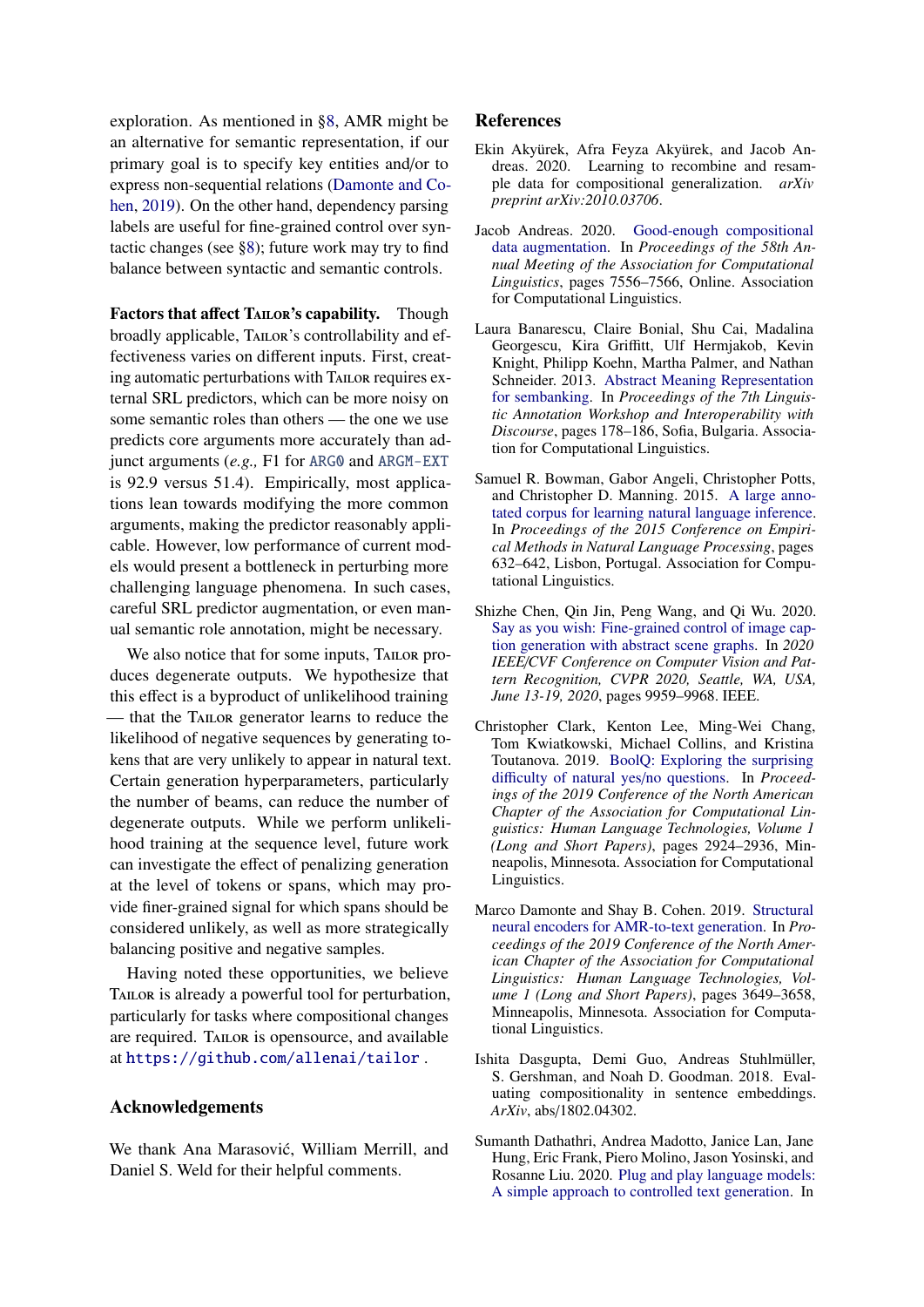*8th International Conference on Learning Representations, ICLR 2020, Addis Ababa, Ethiopia, April 26-30, 2020*. OpenReview.net.

- <span id="page-11-5"></span>Matt Gardner, Yoav Artzi, Victoria Basmov, Jonathan Berant, Ben Bogin, Sihao Chen, Pradeep Dasigi, Dheeru Dua, Yanai Elazar, Ananth Gottumukkala, Nitish Gupta, Hannaneh Hajishirzi, Gabriel Ilharco, Daniel Khashabi, Kevin Lin, Jiangming Liu, Nelson F. Liu, Phoebe Mulcaire, Qiang Ning, Sameer Singh, Noah A. Smith, Sanjay Subramanian, Reut Tsarfaty, Eric Wallace, Ally Zhang, and Ben Zhou. 2020. [Evaluating models' local decision boundaries](https://doi.org/10.18653/v1/2020.findings-emnlp.117) [via contrast sets.](https://doi.org/10.18653/v1/2020.findings-emnlp.117) In *Findings of the Association for Computational Linguistics: EMNLP 2020*, pages 1307–1323, Online. Association for Computational Linguistics.
- <span id="page-11-15"></span>Matt Gardner, Joel Grus, Mark Neumann, Oyvind Tafjord, Pradeep Dasigi, Nelson F. Liu, Matthew Peters, Michael Schmitz, and Luke Zettlemoyer. 2018. [AllenNLP: A deep semantic natural language pro](https://doi.org/10.18653/v1/W18-2501)[cessing platform.](https://doi.org/10.18653/v1/W18-2501) In *Proceedings of Workshop for NLP Open Source Software (NLP-OSS)*, pages 1– 6, Melbourne, Australia. Association for Computational Linguistics.
- <span id="page-11-0"></span>Matt Gardner, William Merrill, Jesse Dodge, Matthew E Peters, Alexis Ross, Sameer Singh, and Noah Smith. 2021. Competency problems: On finding and removing artifacts in language data. *arXiv preprint arXiv:2104.08646*.
- <span id="page-11-3"></span>Jan Hajič, Massimiliano Ciaramita, Richard Johansson, Daisuke Kawahara, Maria Antònia Martí, Lluís Màrquez, Adam Meyers, Joakim Nivre, Sebastian Padó, Jan Štěpánek, Pavel Straňák, Mihai Surdeanu, Nianwen Xue, and Yi Zhang. 2009. [The CoNLL-](https://www.aclweb.org/anthology/W09-1201)[2009 shared task: Syntactic and semantic depen](https://www.aclweb.org/anthology/W09-1201)[dencies in multiple languages.](https://www.aclweb.org/anthology/W09-1201) In *Proceedings of the Thirteenth Conference on Computational Natural Language Learning (CoNLL 2009): Shared Task*, pages 1–18, Boulder, Colorado. Association for Computational Linguistics.
- <span id="page-11-6"></span>Chris Hokamp and Qun Liu. 2017. [Lexically con](https://doi.org/10.18653/v1/P17-1141)[strained decoding for sequence generation using grid](https://doi.org/10.18653/v1/P17-1141) [beam search.](https://doi.org/10.18653/v1/P17-1141) In *Proceedings of the 55th Annual Meeting of the Association for Computational Linguistics (Volume 1: Long Papers)*, pages 1535–1546, Vancouver, Canada. Association for Computational Linguistics.
- <span id="page-11-9"></span>Zhiting Hu, Zichao Yang, Xiaodan Liang, Ruslan Salakhutdinov, and Eric P. Xing. 2017. [Toward con](http://proceedings.mlr.press/v70/hu17e.html)[trolled generation of text.](http://proceedings.mlr.press/v70/hu17e.html) In *Proceedings of the 34th International Conference on Machine Learning, ICML 2017, Sydney, NSW, Australia, 6-11 August 2017*, volume 70 of *Proceedings of Machine Learning Research*, pages 1587–1596. PMLR.
- <span id="page-11-12"></span>Kuan-Hao Huang and Kai-Wei Chang. 2021. [Generat](https://www.aclweb.org/anthology/2021.eacl-main.88)[ing syntactically controlled paraphrases without us](https://www.aclweb.org/anthology/2021.eacl-main.88)[ing annotated parallel pairs.](https://www.aclweb.org/anthology/2021.eacl-main.88) In *Proceedings of the 16th Conference of the European Chapter of the*

*Association for Computational Linguistics: Main Volume*, pages 1022–1033, Online. Association for Computational Linguistics.

- <span id="page-11-4"></span>Mohit Iyyer, John Wieting, Kevin Gimpel, and Luke Zettlemoyer. 2018. [Adversarial example generation](https://doi.org/10.18653/v1/N18-1170) [with syntactically controlled paraphrase networks.](https://doi.org/10.18653/v1/N18-1170) In *Proceedings of the 2018 Conference of the North American Chapter of the Association for Computational Linguistics: Human Language Technologies, Volume 1 (Long Papers)*, pages 1875–1885, New Orleans, Louisiana. Association for Computational Linguistics.
- <span id="page-11-1"></span>Divyansh Kaushik, Eduard H. Hovy, and Zachary Chase Lipton. 2020. [Learning the di](https://openreview.net/forum?id=Sklgs0NFvr)fference that makes A diff[erence with counterfactually](https://openreview.net/forum?id=Sklgs0NFvr)[augmented data.](https://openreview.net/forum?id=Sklgs0NFvr) In *8th International Conference on Learning Representations, ICLR 2020, Addis Ababa, Ethiopia, April 26-30, 2020*. OpenReview.net.
- <span id="page-11-10"></span>N. Keskar, Bryan McCann, L. Varshney, Caiming Xiong, and R. Socher. 2019. Ctrl: A conditional transformer language model for controllable generation. *ArXiv*, abs/1909.05858.
- <span id="page-11-14"></span>Najoung Kim and Tal Linzen. 2020. [COGS: A com](https://doi.org/10.18653/v1/2020.emnlp-main.731)[positional generalization challenge based on seman](https://doi.org/10.18653/v1/2020.emnlp-main.731)[tic interpretation.](https://doi.org/10.18653/v1/2020.emnlp-main.731) In *Proceedings of the 2020 Conference on Empirical Methods in Natural Language Processing (EMNLP)*, pages 9087–9105, Online. Association for Computational Linguistics.
- <span id="page-11-11"></span>Ashutosh Kumar, Kabir Ahuja, Raghuram Vadapalli, and Partha Talukdar. 2020. [Syntax-guided con](https://doi.org/10.1162/tacl_a_00318)[trolled generation of paraphrases.](https://doi.org/10.1162/tacl_a_00318) *Transactions of the Association for Computational Linguistics*, 8:329–345.
- <span id="page-11-8"></span>Kenton Lee, Kelvin Guu, Luheng He, Timothy Dozat, and Hyung Won Chung. 2021. Neural data augmentation via example extrapolation. *ArXiv*, abs/2102.01335.
- <span id="page-11-13"></span>Chuanrong Li, Lin Shengshuo, Zeyu Liu, Xinyi Wu, Xuhui Zhou, and Shane Steinert-Threlkeld. 2020. [Linguistically-informed transformations \(LIT\): A](https://doi.org/10.18653/v1/2020.blackboxnlp-1.12) [method for automatically generating contrast sets.](https://doi.org/10.18653/v1/2020.blackboxnlp-1.12) In *Proceedings of the Third BlackboxNLP Workshop on Analyzing and Interpreting Neural Networks for NLP*, pages 126–135, Online. Association for Computational Linguistics.
- <span id="page-11-7"></span>Yinhan Liu, Myle Ott, Naman Goyal, Jingfei Du, Mandar Joshi, Danqi Chen, Omer Levy, Mike Lewis, Luke Zettlemoyer, and Veselin Stoyanov. 2019. [Roberta: A robustly optimized bert pretraining ap](http://arxiv.org/abs/1907.11692)[proach.](http://arxiv.org/abs/1907.11692)
- <span id="page-11-2"></span>Yiwei Lyu, Paul Pu Liang, Hai Pham, Eduard Hovy, Barnabás Póczos, Ruslan Salakhutdinov, and Louis-Philippe Morency. 2021. [StylePTB: A composi](https://www.aclweb.org/anthology/2021.naacl-main.171)[tional benchmark for fine-grained controllable text](https://www.aclweb.org/anthology/2021.naacl-main.171)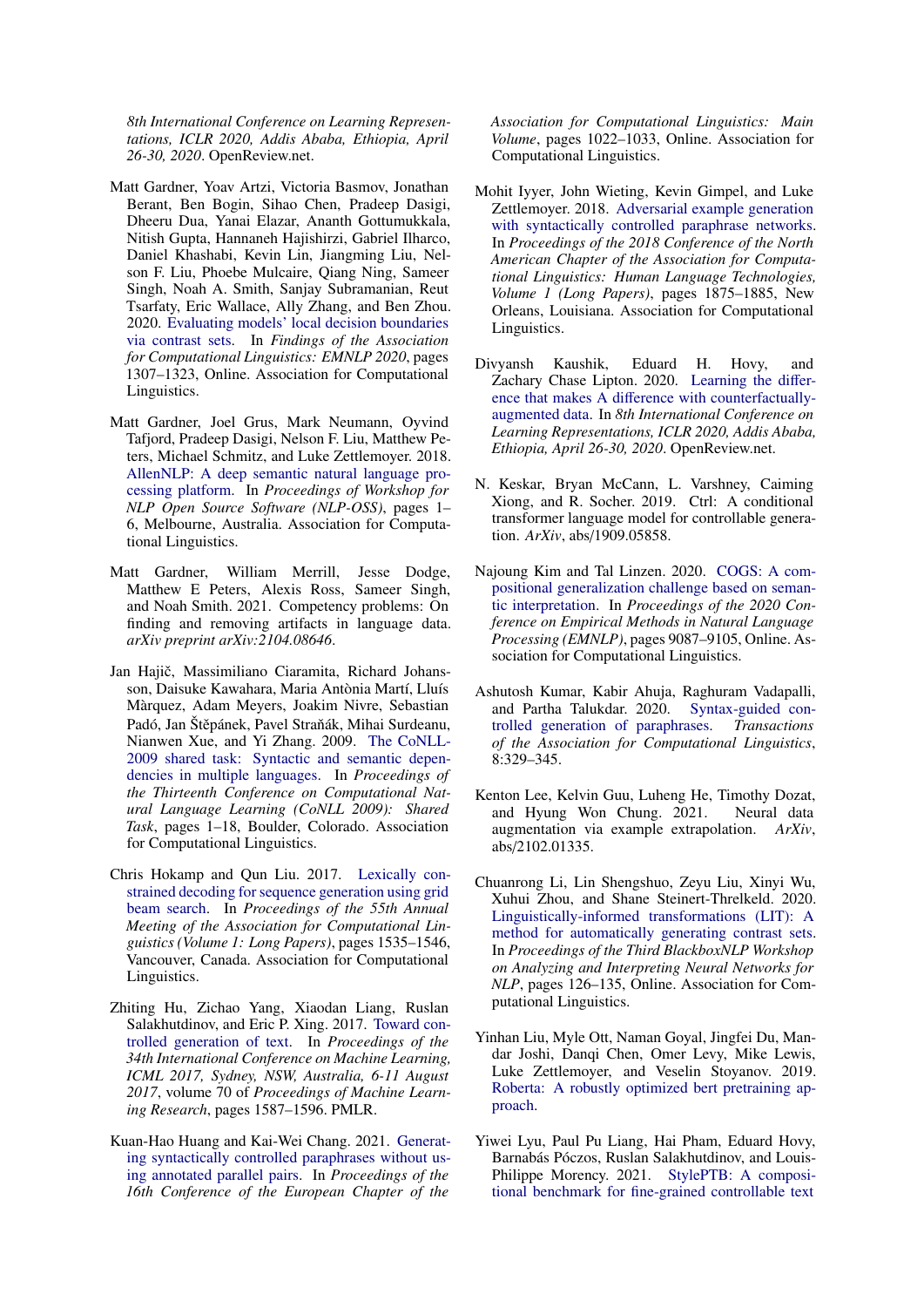[style transfer.](https://www.aclweb.org/anthology/2021.naacl-main.171) In *Proceedings of the 2021 Conference of the North American Chapter of the Association for Computational Linguistics: Human Language Technologies*, pages 2116–2138, Online. Association for Computational Linguistics.

- <span id="page-12-8"></span>Bill MacCartney and Christopher D Manning. 2014. Natural logic and natural language inference. In *Computing meaning*, pages 129–147. Springer.
- <span id="page-12-16"></span>Aman Madaan, Amrith Setlur, Tanmay Parekh, Barnabas Poczos, Graham Neubig, Yiming Yang, Ruslan Salakhutdinov, Alan W Black, and Shrimai Prabhumoye. 2020a. [Politeness transfer: A tag and gen](https://doi.org/10.18653/v1/2020.acl-main.169)[erate approach.](https://doi.org/10.18653/v1/2020.acl-main.169) In *Proceedings of the 58th Annual Meeting of the Association for Computational Linguistics*, pages 1869–1881, Online. Association for Computational Linguistics.
- <span id="page-12-1"></span>Nishtha Madaan, Inkit Padhi, Naveen Panwar, and Diptikalyan Saha. 2020b. Generate your counterfactuals: Towards controlled counterfactual generation for text. *arXiv preprint arXiv:2012.04698*.
- <span id="page-12-17"></span>Manuel Mager, Ramón Fernandez Astudillo, Tahira Naseem, Md Arafat Sultan, Young-Suk Lee, Radu Florian, and Salim Roukos. 2020. [GPT-too: A](https://doi.org/10.18653/v1/2020.acl-main.167) [language-model-first approach for AMR-to-text gen](https://doi.org/10.18653/v1/2020.acl-main.167)[eration.](https://doi.org/10.18653/v1/2020.acl-main.167) In *Proceedings of the 58th Annual Meeting of the Association for Computational Linguistics*, pages 1846–1852, Online. Association for Computational Linguistics.
- <span id="page-12-3"></span>Tom McCoy, Ellie Pavlick, and Tal Linzen. 2019. [Right for the wrong reasons: Diagnosing syntactic](https://doi.org/10.18653/v1/P19-1334) [heuristics in natural language inference.](https://doi.org/10.18653/v1/P19-1334) In *Proceedings of the 57th Annual Meeting of the Association for Computational Linguistics*, pages 3428–3448, Florence, Italy. Association for Computational Linguistics.
- <span id="page-12-7"></span>George A Miller. 1998. *WordNet: An electronic lexical database*. MIT press.
- <span id="page-12-13"></span>Junghyun Min, R. Thomas McCoy, Dipanjan Das, Emily Pitler, and Tal Linzen. 2020. [Syntactic](https://doi.org/10.18653/v1/2020.acl-main.212) [data augmentation increases robustness to inference](https://doi.org/10.18653/v1/2020.acl-main.212) [heuristics.](https://doi.org/10.18653/v1/2020.acl-main.212) In *Proceedings of the 58th Annual Meeting of the Association for Computational Linguistics*, pages 2339–2352, Online. Association for Computational Linguistics.
- <span id="page-12-14"></span>Aakanksha Naik, Abhilasha Ravichander, Norman Sadeh, Carolyn Rose, and Graham Neubig. 2018. [Stress test evaluation for natural language inference.](https://www.aclweb.org/anthology/C18-1198) In *Proceedings of the 27th International Conference on Computational Linguistics*, pages 2340–2353, Santa Fe, New Mexico, USA. Association for Computational Linguistics.
- <span id="page-12-11"></span>Qiang Ning, Hao Wu, and Dan Roth. 2018. [A multi](https://doi.org/10.18653/v1/P18-1122)[axis annotation scheme for event temporal relations.](https://doi.org/10.18653/v1/P18-1122) In *Proceedings of the 56th Annual Meeting of the Association for Computational Linguistics (Volume 1: Long Papers)*, pages 1318–1328, Melbourne, Australia. Association for Computational Linguistics.
- <span id="page-12-10"></span>Joakim Nivre, Marie-Catherine de Marneffe, Filip Ginter, Yoav Goldberg, Jan Hajič, Christopher D. Manning, Ryan McDonald, Slav Petrov, Sampo Pyysalo, Natalia Silveira, Reut Tsarfaty, and Daniel Zeman. 2016. [Universal Dependencies v1: A multilingual](https://www.aclweb.org/anthology/L16-1262) [treebank collection.](https://www.aclweb.org/anthology/L16-1262) In *Proceedings of the Tenth International Conference on Language Resources and Evaluation (LREC'16)*, pages 1659–1666, Portorož, Slovenia. European Language Resources Association (ELRA).
- <span id="page-12-2"></span>Martha Palmer, Daniel Gildea, and Paul Kingsbury. 2005. [The Proposition Bank: An annotated cor](https://doi.org/10.1162/0891201053630264)[pus of semantic roles.](https://doi.org/10.1162/0891201053630264) *Computational Linguistics*, 31(1):71–106.
- <span id="page-12-4"></span>Giovanni Paolini, Ben Athiwaratkun, Jason Krone, Jie Ma, Alessandro Achille, RISHITA ANUBHAI, Cicero Nogueira dos Santos, Bing Xiang, and Stefano Soatto. 2021. [Structured prediction as translation](https://openreview.net/forum?id=US-TP-xnXI) [between augmented natural languages.](https://openreview.net/forum?id=US-TP-xnXI) In *International Conference on Learning Representations*.
- <span id="page-12-15"></span>Hao Peng, Ankur Parikh, Manaal Faruqui, Bhuwan Dhingra, and Dipanjan Das. 2019. [Text generation](https://doi.org/10.18653/v1/N19-1263) [with exemplar-based adaptive decoding.](https://doi.org/10.18653/v1/N19-1263) In *Proceedings of the 2019 Conference of the North American Chapter of the Association for Computational Linguistics: Human Language Technologies, Volume 1 (Long and Short Papers)*, pages 2555–2565, Minneapolis, Minnesota. Association for Computational Linguistics.
- <span id="page-12-5"></span>Sameer Pradhan, Alessandro Moschitti, Nianwen Xue, Hwee Tou Ng, Anders Björkelund, Olga Uryupina, Yuchen Zhang, and Zhi Zhong. 2013. [Towards ro](https://www.aclweb.org/anthology/W13-3516)[bust linguistic analysis using OntoNotes.](https://www.aclweb.org/anthology/W13-3516) In *Proceedings of the Seventeenth Conference on Computational Natural Language Learning*, pages 143–152, Sofia, Bulgaria. Association for Computational Linguistics.
- <span id="page-12-6"></span>Colin Raffel, Noam Shazeer, Adam Roberts, Katherine Lee, Sharan Narang, Michael Matena, Yanqi Zhou, Wei Li, and Peter J. Liu. 2020. [Exploring](http://jmlr.org/papers/v21/20-074.html) [the limits of transfer learning with a unified text-to](http://jmlr.org/papers/v21/20-074.html)[text transformer.](http://jmlr.org/papers/v21/20-074.html) *Journal of Machine Learning Research*, 21(140):1–67.
- <span id="page-12-9"></span>Pranav Rajpurkar, Jian Zhang, Konstantin Lopyrev, and Percy Liang. 2016. [SQuAD: 100,000](https://doi.org/10.18653/v1/D16-1264)+ questions for [machine comprehension of text.](https://doi.org/10.18653/v1/D16-1264) In *Proceedings of the 2016 Conference on Empirical Methods in Natural Language Processing*, pages 2383–2392, Austin, Texas. Association for Computational Linguistics.
- <span id="page-12-0"></span>Machel Reid and Victor Zhong. 2021. Lewis: Levenshtein editing for unsupervised text style transfer. *arXiv preprint arXiv:2105.08206*.
- <span id="page-12-12"></span>Marco Tulio Ribeiro, Carlos Guestrin, and Sameer Singh. 2019. [Are red roses red? evaluating con](https://doi.org/10.18653/v1/P19-1621)[sistency of question-answering models.](https://doi.org/10.18653/v1/P19-1621) In *Proceedings of the 57th Annual Meeting of the Association for Computational Linguistics*, pages 6174–6184,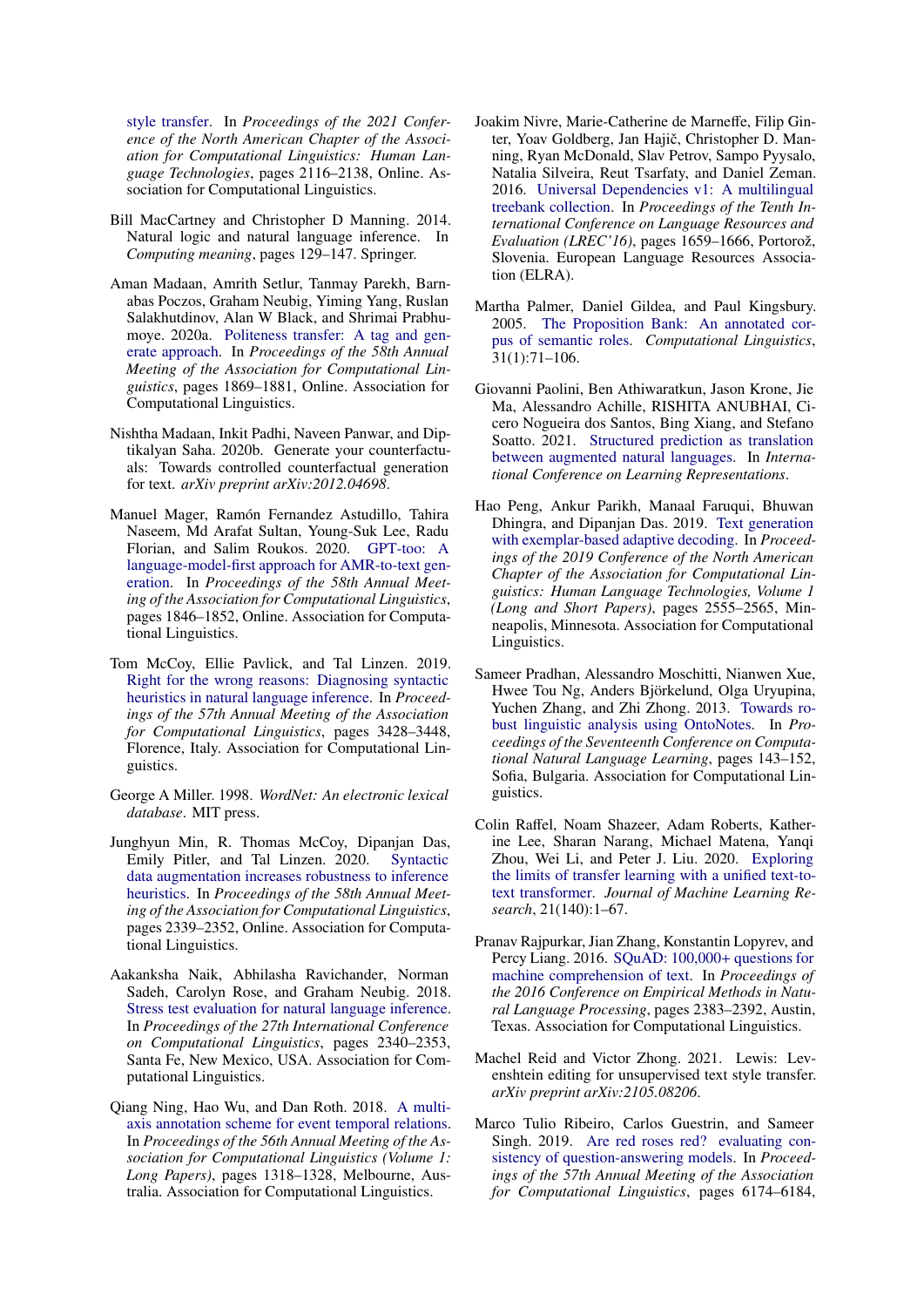Florence, Italy. Association for Computational Linguistics.

- <span id="page-13-10"></span>Marco Tulio Ribeiro, Sameer Singh, and Carlos Guestrin. 2018. [Semantically equivalent adversar](https://doi.org/10.18653/v1/P18-1079)[ial rules for debugging NLP models.](https://doi.org/10.18653/v1/P18-1079) In *Proceedings of the 56th Annual Meeting of the Association for Computational Linguistics (Volume 1: Long Papers)*, pages 856–865, Melbourne, Australia. Association for Computational Linguistics.
- <span id="page-13-9"></span>Marco Tulio Ribeiro, Tongshuang Wu, Carlos Guestrin, and Sameer Singh. 2020. [Beyond accuracy: Be](https://doi.org/10.18653/v1/2020.acl-main.442)[havioral testing of NLP models with CheckList.](https://doi.org/10.18653/v1/2020.acl-main.442) In *Proceedings of the 58th Annual Meeting of the Association for Computational Linguistics*, pages 4902– 4912, Online. Association for Computational Linguistics.
- <span id="page-13-0"></span>Alexis Ross, Ana Marasović, and Matthew E Peters. 2020. Explaining nlp models via minimal contrastive editing (mice). *arXiv preprint arXiv:2012.13985*.
- <span id="page-13-12"></span>Benjamin Schiller, Johannes Daxenberger, and Iryna Gurevych. 2021. [Aspect-controlled neural argument](https://www.aclweb.org/anthology/2021.naacl-main.34) [generation.](https://www.aclweb.org/anthology/2021.naacl-main.34) In *Proceedings of the 2021 Conference of the North American Chapter of the Association for Computational Linguistics: Human Language Technologies*, pages 380–396, Online. Association for Computational Linguistics.
- <span id="page-13-8"></span>Lei Sha, Patrick Hohenecker, and Thomas Lukasiewicz. 2021. [Controlling text edition by changing answers](http://arxiv.org/abs/2105.11018) [of specific questions.](http://arxiv.org/abs/2105.11018) *CoRR*, abs/2105.11018.
- <span id="page-13-7"></span>Shikhar Sharma, Layla El Asri, Hannes Schulz, and Jeremie Zumer. 2017. [Relevance of unsupervised](http://arxiv.org/abs/1706.09799) [metrics in task-oriented dialogue for evaluating nat](http://arxiv.org/abs/1706.09799)[ural language generation.](http://arxiv.org/abs/1706.09799) *CoRR*, abs/1706.09799.
- <span id="page-13-5"></span>Peng Shi and Jimmy Lin. 2019. Simple bert models for relation extraction and semantic role labeling. *arXiv preprint arXiv:1904.05255*.
- <span id="page-13-1"></span>Damien Teney, Ehsan Abbasnedjad, and Anton van den Hengel. 2020. Learning what makes a difference from counterfactual examples and gradient supervision. *arXiv preprint arXiv:2004.09034*.
- <span id="page-13-6"></span>Chantal van Son, Oana Inel, Roser Morante, Lora Aroyo, and Piek Vossen. 2018. [Resource interop](https://www.aclweb.org/anthology/L18-1178)[erability for sustainable benchmarking: The case of](https://www.aclweb.org/anthology/L18-1178) [events.](https://www.aclweb.org/anthology/L18-1178) In *Proceedings of the Eleventh International Conference on Language Resources and Evaluation (LREC 2018)*, Miyazaki, Japan. European Language Resources Association (ELRA).
- <span id="page-13-3"></span>Sean Welleck, Ilia Kulikov, Stephen Roller, Emily Dinan, Kyunghyun Cho, and Jason Weston. 2020. [Neu](https://openreview.net/forum?id=SJeYe0NtvH)[ral text generation with unlikelihood training.](https://openreview.net/forum?id=SJeYe0NtvH) In *8th International Conference on Learning Representations, ICLR 2020, Addis Ababa, Ethiopia, April 26-30, 2020*. OpenReview.net.
- <span id="page-13-13"></span>Thomas Wolf, Lysandre Debut, Victor Sanh, Julien Chaumond, Clement Delangue, Anthony Moi, Pierric Cistac, Tim Rault, Remi Louf, Morgan Funtowicz, Joe Davison, Sam Shleifer, Patrick von Platen, Clara Ma, Yacine Jernite, Julien Plu, Canwen Xu, Teven Le Scao, Sylvain Gugger, Mariama Drame, Quentin Lhoest, and Alexander Rush. 2020. [Trans](https://doi.org/10.18653/v1/2020.emnlp-demos.6)[formers: State-of-the-art natural language process](https://doi.org/10.18653/v1/2020.emnlp-demos.6)[ing.](https://doi.org/10.18653/v1/2020.emnlp-demos.6) In *Proceedings of the 2020 Conference on Empirical Methods in Natural Language Processing: System Demonstrations*, pages 38–45, Online. Association for Computational Linguistics.
- <span id="page-13-11"></span>Tongshuang Wu, Marco Tulio Ribeiro, Jeffrey Heer, and Daniel Weld. 2019. [Errudite: Scalable, repro](https://doi.org/10.18653/v1/P19-1073)[ducible, and testable error analysis.](https://doi.org/10.18653/v1/P19-1073) In *Proceedings of the 57th Annual Meeting of the Association for Computational Linguistics*, pages 747–763, Florence, Italy. Association for Computational Linguistics.
- <span id="page-13-2"></span>Tongshuang Wu, Marco Tulio Ribeiro, Jeffrey Heer, and Daniel S. Weld. 2021. Polyjuice: Generating counterfactuals for explaining, evaluating, and improving models. In *Proceedings of the 59th Annual Meeting of the Association for Computational Linguistics*. Association for Computational Linguistics.
- <span id="page-13-4"></span>Yuan Zhang, Jason Baldridge, and Luheng He. 2019. [PAWS: Paraphrase adversaries from word scram](https://doi.org/10.18653/v1/N19-1131)[bling.](https://doi.org/10.18653/v1/N19-1131) In *Proceedings of the 2019 Conference of the North American Chapter of the Association for Computational Linguistics: Human Language Technologies, Volume 1 (Long and Short Papers)*, pages 1298–1308, Minneapolis, Minnesota. Association for Computational Linguistics.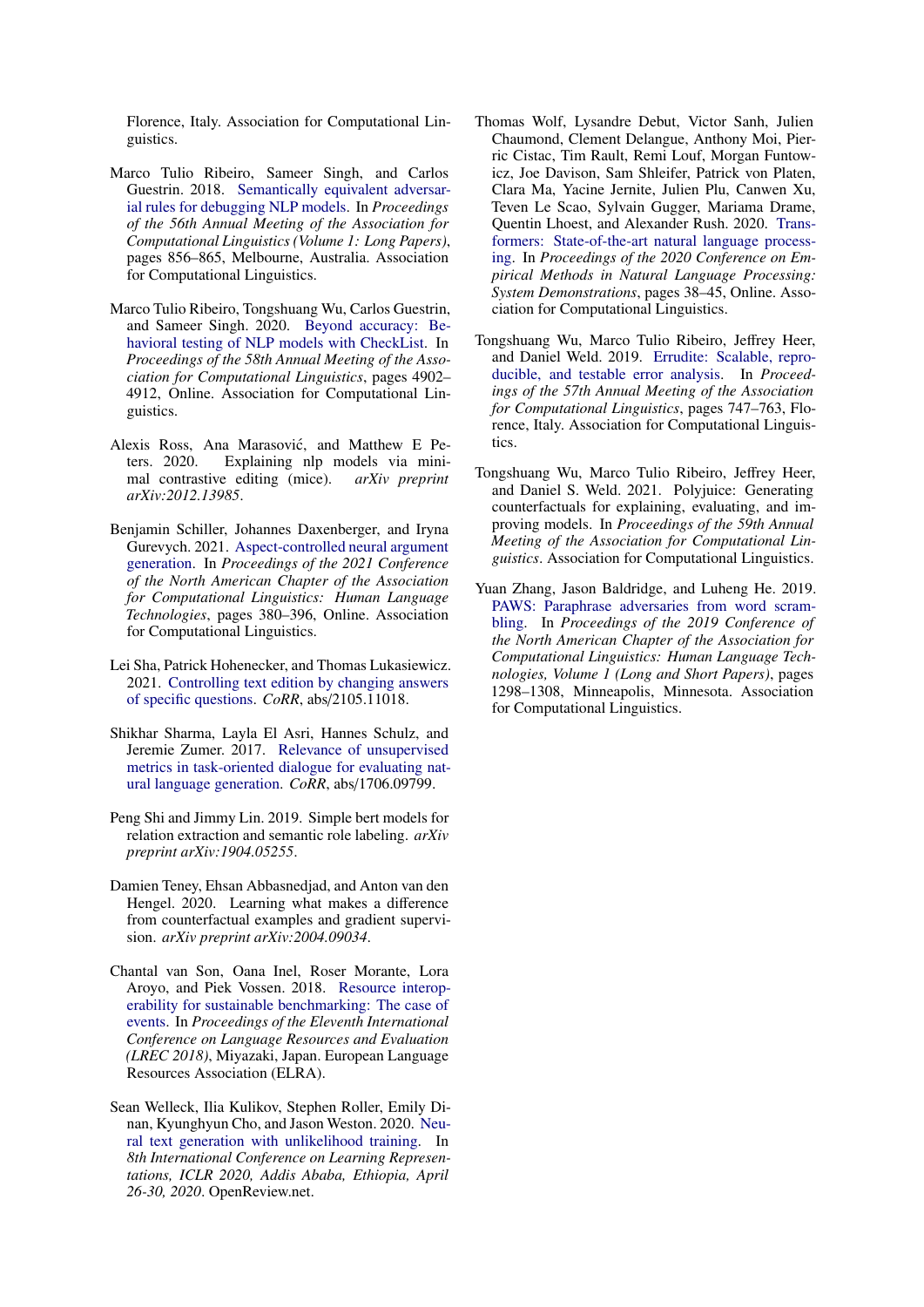#### **A** TAILOR Generator Details

## <span id="page-14-0"></span>A.1 Input and Output Formats

All headers in inputs to the TAILOR generator begin with verb controls, followed by core argument controls (first agent, then patient), and then adjunct argument controls. Secondary controls are always given in the order of *control code*+*voice*+*tense:lemma* for verbs and *control code*+*keyword specificity:keyword content* for arguments. We also blank the auxiliary verbs of the predicate in an input, using spacy to detect them. We exclude discontinuous arguments (*e.g.,* those with raw SRL labels  $B - C^{-*}$ , as well as those with referents (*e.g.,* those with raw SRL labels B-R-\*), from input headers. We map  $ARG0 \rightarrow AGENT$  and  $ARG1 \rightarrow$  PATIENT. For other numbered arguments, we create human-readable labels by using argument functions included in the PropBank frame for the given predicate [\(Palmer et al.,](#page-12-2) [2005\)](#page-12-2).

On the output side, we ask the model to generate the full sentence (Table [1\)](#page-2-1). We add the semantic roles for all the generated arguments, to help the generator build explicit mappings between the input control codes and the output spans – this can be important when the input codes are ambiguous (*e.g.,* a TEMPORAL argument and a LOCATIVE argument that both have keywords "in".)

## <span id="page-14-1"></span>A.2 Training details

Training inputs. During training, we randomly select, with equal probabilities, whether to mask all arguments or a subset of arguments. If a subset, we uniformly select the proportion of arguments to mask. To determine the number of extra blank tokens, we uniformly select a value less than 10 and set the number of blanks to be the maximum of that selected value and the number of arguments to mask. Any extra blank tokens (*i.e.,* remaining after masking arguments) are inserted between subtrees of the predicate.

We also randomly select keyword contents and keyword specificities. For each argument span, we extract, using spacy, four keyword types from the span: *noun chunks*, *random subtrees*, *exact* keywords, and *prefixes*. For prefixes, we uniformly select a number of tokens to include as the keyword (from 1 to the entire span). Once we extract all keyword candidates, we create corresponding keyword specificities: A keyword is *complete* if it contains all tokens in the original span, *partial* if it contains at least all but 5 tokens, and *sparse*

otherwise. Then, we uniformly select a keyword content/specificity pair for each span from the set of keyword candidates (including the  $*$  symbol).<sup>[16](#page-14-2)</sup>

To generate unlikelihood samples, we use three perturbation strategies on inputs: 1) Change *semantic roles* by swapping thematic role control codes (agent/patient), changing adjunct argument control codes to a uniformly selected other adjunct control code, and changing verb tense/voice. We swap verb tense/voice because the control code VERB does not have natural candidate swaps, given that predicates are the building block for semantic parses. We also swap the control codes in the target output. 2) Change keyword *contents* by replacing verb lemmas and keywords for both the predicate and all arguments. To make content swaps, we first gather the most commonly occurring keyword contents for each argument and predicate in Ontonotes 5.0 train, extracted according to the same process as described above for creating training inputs. For each primary control code and keyword specificity (*e.g.,* TEMPORAL+partial), we store the 15 most commonly occurring keyword contents. To create the negative inputs, for each span, we uniformly sample from these stored keywords given the span's control code and keyword specificity. This perturbation is designed to discourage the generator from ignoring the keyword content and merely generating commonly occurring text for particular semantic roles. 3) Change keyword *specificities* by uniformly selecting a different specificity. We weight each unlikelihood sample equally, with a reward of -1 (vs +1 for positive samples).

Hyperparameters. We train the TAILOR generator using Transformers [\(Wolf et al.,](#page-13-13) [2020\)](#page-13-13) for 10 epochs with early stopping. We use batch size 4 and default values for other parameters (learning rate of 5e-5, Adam optimizer).

<span id="page-14-2"></span><sup>&</sup>lt;sup>16</sup>Because of how keywords are sampled, we notice that the generator is sensitive to the case of keyword contents. For example, if the keyword for a temporal span is *In 1980* instead of *in 1980*, TAILOR is biased towards generating it at the beginning of the sentence. We hypothesize that because some of the keywords we sample during training are cased (*e.g., exact* will lead to a cased keyword for a capitalized span beginning a sentence), the generator learns a bias towards generating spans with uppercase keyword at the beginning of the sentence. In applying the generator to perturbations, the case of keyword contents can be used to manipulate the order of generated roles when a certain order of generated contents is desired; otherwise, uncased keywords can be used.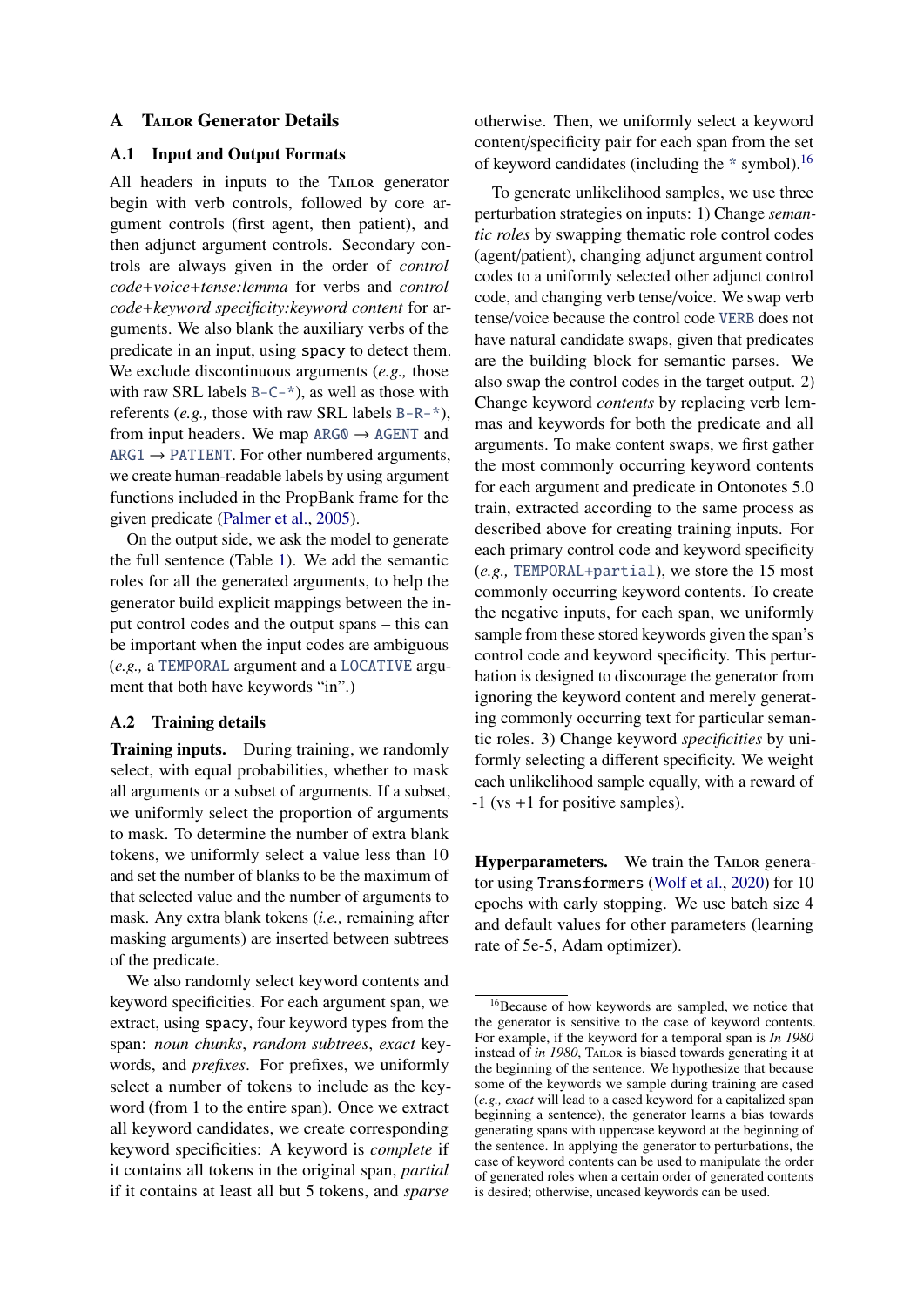#### <span id="page-15-0"></span>B Intrinsic Evaluation Details

Effectiveness of cycle consistency. To evaluate to what extent cycle consistency reflects true controllability, we conducted additional manual annotation on role-following. We sampled 25 sentences from the Ontonotes 5.0 development set, transformed them into inputs with varying numbers of masked arguments and blank tokens, and created up to two perturbed inputs per sentence by randomly replacing their blanked adjunct arguments with other candidate semantic roles (using CHANGE\_TAG). The candidate roles were extracted from the frameset for each predicate verb. We also changed the keyword specificity to SPARSE, to make these role swaps more plausible.

We collected TAILOR and TAILOR **MLE** generations from both the original and perturbed inputs, and one author manually validated the generated span for each specified argument (98 in total). Our annotations were *following* or *not following* the control (*i.e.,* the span matches/does not match the designated semantic role), or the set of controls can be *impossible to follow* if the human annotator could not think of any generation that would satisfy the control codes, due to a conflict between the role, keywords, and blank placement. We then computed the Matthews correlation coefficient (MCC) between the controllability of the role label as measured by the SRL predictor with the gold controllability annotations for the subset of roles without annotation *impossible*. The MCCs are 0.49 and 0.51 for Tailor *MLE* and Tailor, respectively, suggesting that the cycle consistency measures positively correlate with true controllability measures.

Additionally, we measure to what extent the controllability measures from cycle consistency correlate with whether a set of controls is *impossible* to follow. The MCCs are -0.33 for both TAILOR and TAILOR  $_{MLE}$ ; thus, incorrect role-following as measured by cycle consistency is positively correlated with controls that are impossible to follow. 14/98 instances were manually annotated as having impossible-to-follow controls, suggesting that a nontrivial proportion of the generations for which our intrinsic evaluation measures in [§4](#page-4-2) found to be unaligned with designated role control codes may be explained by impossible-to-follow controls.

#### <span id="page-15-1"></span>C Contrast Set Details ([§5\)](#page-5-0)

In Table [8,](#page-17-0) we illustrate our perturbation procedures for creating contrast sets. Besides BoolQ

<span id="page-15-3"></span>

Figure 2: A comparison on the dataset artifacts in the original BoolQ validation set and contrast set created with TAILOR. The figure is plotted in the same way as Figure 2 in [\(Gardner et al.,](#page-11-0) [2021\)](#page-11-0).

and UD English already introduced in [§5,](#page-5-0) *Matres contrast set* [Gardner et al.](#page-11-5) [\(2020\)](#page-11-5) relies on within-sentence context: As a task that requires detecting and changing the temporal order of two verbs, our perturbations heavily rely on their syntactic relationships. For example, to change the *appearance order* of verbs in text (as described in [\(Gardner et al.,](#page-11-5) [2020\)](#page-11-5)), we would take the parent verb as the base predicate, and MOVE the text span containing the child verb. Further, in,*QA implication* [\(Ribeiro et al.,](#page-12-12) [2019\)](#page-12-12), we combine TAILOR with semantic heuristics: by defining mappings between WH-words and answer types (*e.g.,* "who" and "the Huguenots"), we can easily create new questions that are about different targets.

As mentioned in [§5,](#page-5-0) the TAILOR-generated contrast sets contain fewer artifacts compared to the original BoolQ validation set. Here, we provide a straightforward visualization to show the effect. As shown in Figure [2,](#page-15-3) many tokens in the original BoolQ validation data are biased towards the positive class (with the red dots distributed in the > <sup>0</sup>.<sup>5</sup> region), while most tokens in the edited set fall within the confidence region denoting no significant feature-level biases.

#### <span id="page-15-2"></span>D Data Augmentation Details ([§6\)](#page-7-1)

Augmented data. Our five perturbation strategies are shown in Table [9.](#page-18-0) To create our augmented data, we first filter generations by perplexity scores from GPT-2 such that we retain 75% of generations. Then, for each hypothesis we perturb, we uniformly sample a successful perturbation. (An example of a failed perturbation would be one requiring both agent/patient roles, applied to a sentence without both roles.) This process results in a slight skew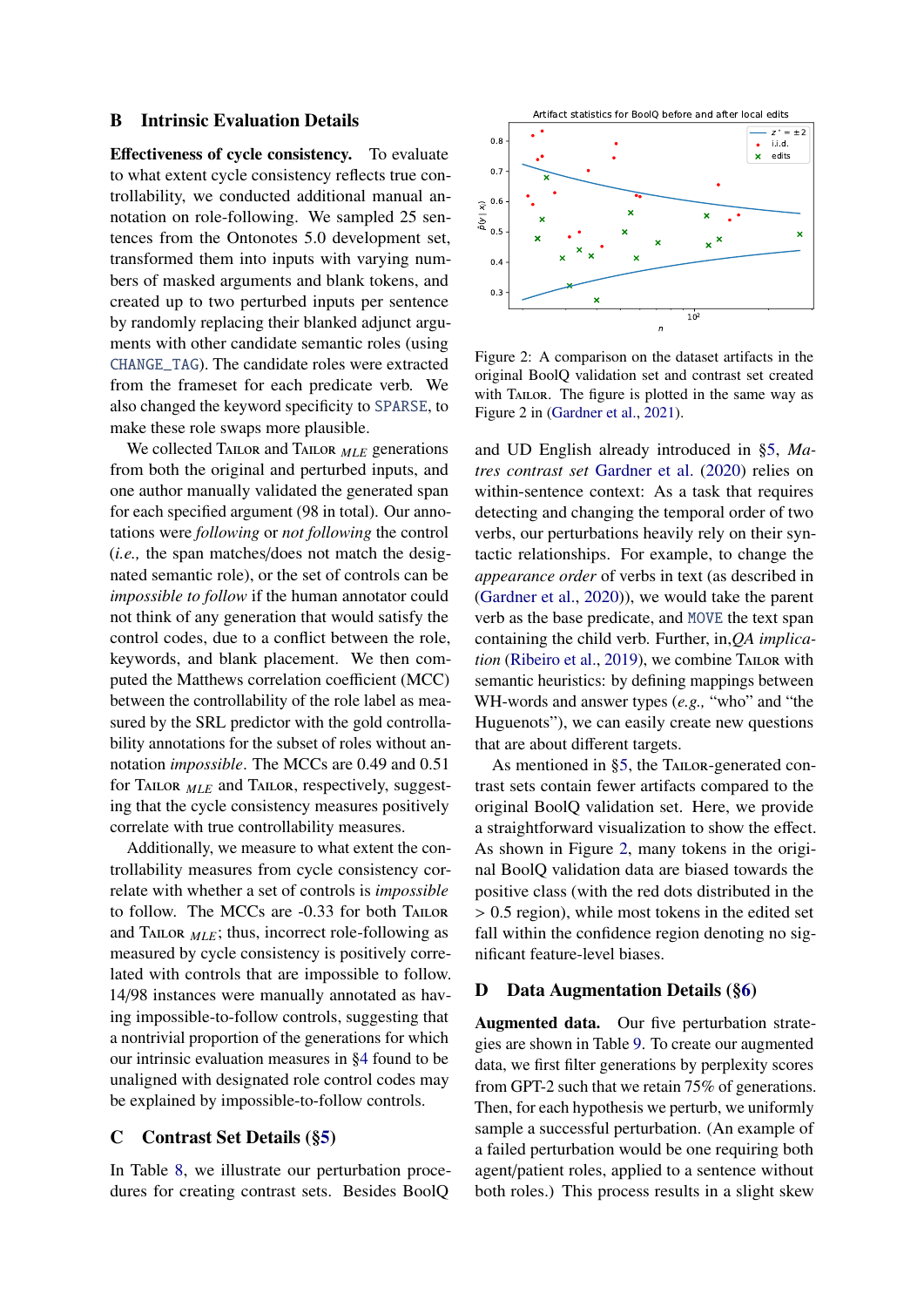towards *entailment* labels (*i.e.,* ≈ 2.75:1, *entailment:neutral*). Future work can investigate to what extent label imbalance affects augmentation results.

Classifiers. We train all SNLI classifiers, which build on RoBERTa-base [\(Liu et al.,](#page-11-7) [2019\)](#page-11-7), using AllenNLP [\(Gardner et al.,](#page-11-15) [2018\)](#page-11-15). We train for 10 epochs using the Adam optimizer with a learning rate of 2e-05 and batch size 32; we use early stopping with a patience of 3.

# <span id="page-16-0"></span>E Style Transfer Details ([§7\)](#page-7-0)

Transfers Evaluated. We evaluate on the transfers in StylePTB for which [Lyu et al.](#page-11-2) [\(2021\)](#page-11-2) report results, as their baselines require training separate models for each transfer. Within this subset of transfers, we exclude *PP Back to Front* and *Passive to Active* from evaluation, as they contain < <sup>5</sup> test inputs. We also exclude the transfers *Substatement Removal*, *Information Addition*, *Adjective Emphasis*, and *Verb*/*Action Emphasis*, for which our semantic-role-derived inputs are not well-suited. For example, *Substatement Removal* involves removing substatements that represent "referring" and "situations," both of which are technical philosophical concepts that cannot be straightforwardly detected through semantic roles. As another example, *Information Addition* requires adding unordered keyword contents to a sentence (eg *the work force provides the third arm of the alliance*; add keywords: *force black* → *the work force provides the third arm of the black alliance force*. While the TAILOR generator was only trained with ordered arguments, one could extend the keyword contents to also include unordered target tokens.

Perturbation strategies. For transfers modifying only verb tense (*e.g., To Future Tense*), we mask the verb, modal arguments, and negation arguments, as these are relevant to verb conjugations, and make relevant perturbations on the secondary verb control specifying tense. For transfers modifying verb voice, we mask the verb, agent, and patient. For transfers requiring removal of certain parts of speech (POS)—*i.e., ADJ or ADV Removal*, *PP Removal*, and all compositional *Tense* + *PP Removal* sub-transfers —we first use spacy to detect such POS, next mask all arguments containing them, and finally perturb the keyword contents to remove the POS for these arguments. For *PP Front to Back*, we mask the argument at the beginning of the original text and implement the change using

## CHANGE\_IDX.

We use cased keywords [\(A.2\)](#page-14-1) to encourage generations with similarly ordered arguments as the original sentence, except for the *PP Front to Back* transfer, which calls for differently ordered arguments. For transfers modifying verb form only, we set the number of extra blanks to be 2 to allow for generation of helper verbs; for other transfers, we allow for 0 extra blanks to preserve the original order of generated spans.

We decode perturbed sentences greedly using beam search (with beam width 10) and preventing repeated bigrams.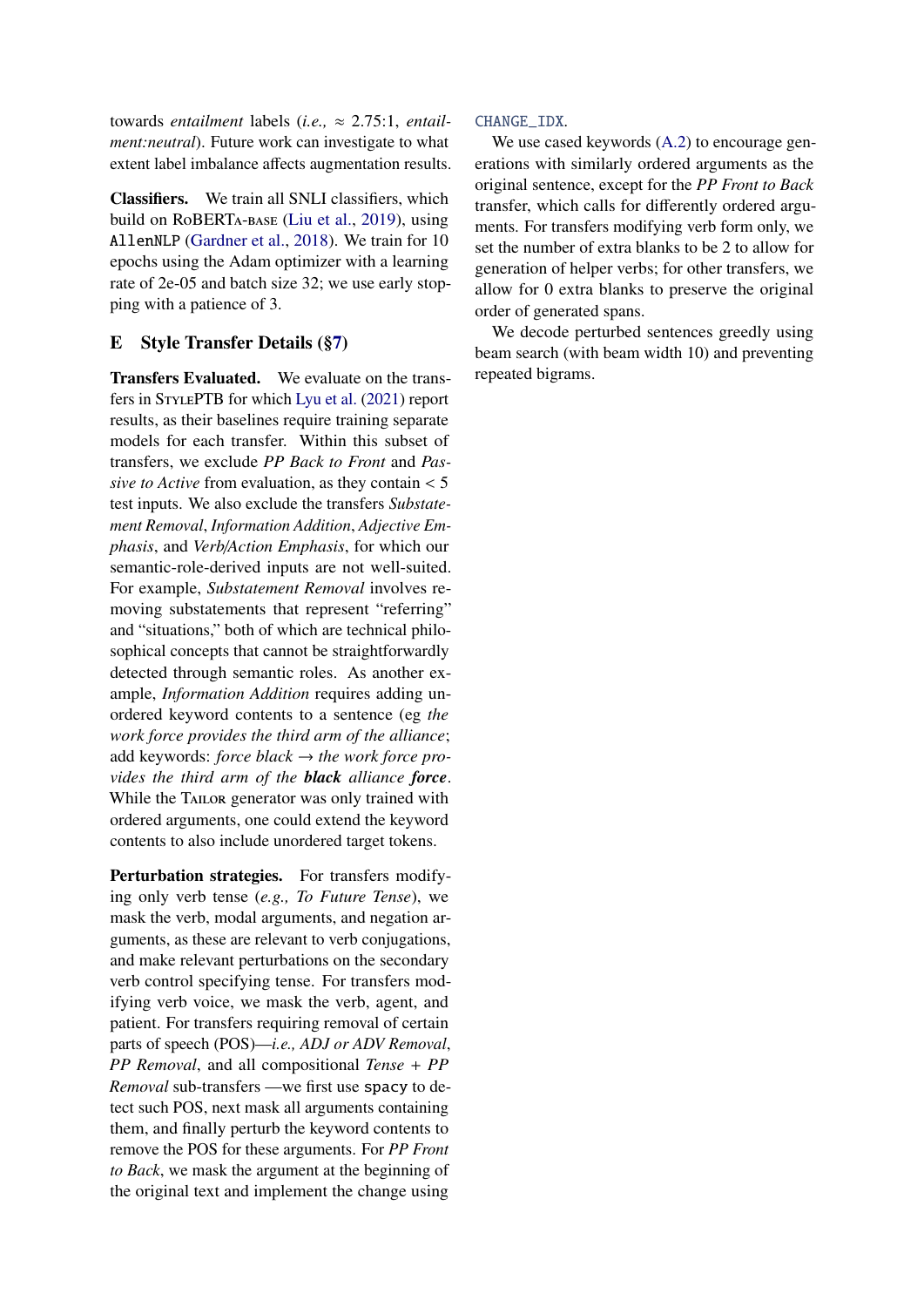<span id="page-17-0"></span>

| Dataset & Task | <b>Top-K</b> validity                                                                                                                                                                                                                                                                                                                                                                                    |               |
|----------------|----------------------------------------------------------------------------------------------------------------------------------------------------------------------------------------------------------------------------------------------------------------------------------------------------------------------------------------------------------------------------------------------------------|---------------|
|                | Matres contrast set (Gardner et al., 2020)                                                                                                                                                                                                                                                                                                                                                               | $71\%$ (k=1)  |
| Original       | <b>Sentence:</b> Volleyball is a popular sport in the area, and [AGENT: more than 200 people] would be [VERB:<br>watching] [PATIENT: the game], the chief said.<br>Order: watching happens after said                                                                                                                                                                                                    |               |
| Edits          | Perturbation strategy: Change tense<br>VERB: CHANGE_VFORM(past)<br>→ [VERB+active+present-past: watch] Volleyball is200 people <id_0> the game, the chief said.</id_0>                                                                                                                                                                                                                                   |               |
| Perturbed      | <b>Sentence:</b> Volleyball is a popular sport in the area, and [AGENT: more than 200 people] [VERB: watched]<br>[PATIENT: the game], the chief said.<br>Order: watched happens before said                                                                                                                                                                                                              |               |
| Edits          | Perturbation strategy: Change order<br><b>PATIENT: MOVE</b><br>$\rightarrow$ [VERB+active+past: say   AGENT+complete: Volleyballthe game] <id_0>, the chief said <id_0>.</id_0></id_0>                                                                                                                                                                                                                   |               |
| Perturbed      | <b>Sentence:</b> [AGENT: the chief] [VERB: said] [PATIENT: Volleyball is a popular sport in the area, and more than<br>200 people would be watching the game].<br>Order: said happens before watch                                                                                                                                                                                                       |               |
|                | BoolQ contrast set (Gardner et al., 2020)                                                                                                                                                                                                                                                                                                                                                                | $82\%$ (k=1)  |
| Original       | Paragraph:his bride was revealed in the webcomicDeadpool also discovers that he has a daughter by the<br>name of Eleanor, from a former flame of Deadpool named Carmelita.<br>Q: does [AGENT: Deadpool] [VERB: have] [PATIENT: a kid in the comics]? (A: True)                                                                                                                                           |               |
| Edits          | Perturbation strategy: Change entity<br>AGENT: CHANGE_CONTENT(his bride);<br>$\rightarrow$ [VERB+active+present: have   AGENT+complete: Deadpool+his bride] does <id_0> <id_1> a kid in<br/>the comics?</id_1></id_0>                                                                                                                                                                                    |               |
| Perturbed      | Q: does [AGENT: his bride] [VERB: have] [PATIENT: a kid in the comics]? (A: False)                                                                                                                                                                                                                                                                                                                       |               |
|                | UD parsing contrast set (pp attachment) (Gardner et al., 2020)                                                                                                                                                                                                                                                                                                                                           | $65\%$ (k=10) |
| Original       | Sentence: Do [AGENT: you] [VERB: prefer] [PATIENT: ham, bacon or sausages] [ADVERBIAL: with your<br>breakfast]?<br>PP attachment: Verb ("with your breakfast" attaches to "prefer")                                                                                                                                                                                                                      |               |
| Edits          | Perturbation strategy: Swap attachment to Noun<br>PATIENT: CHANGE_CONTENT(ham, bacon or sausages with), CHANGE_SPEC(partial)<br>prefer   PATIENT+complete+partial: ham, bacon or sausages<br>$\rightarrow$ VERB+active+present:<br>with <b>ADVERBIAL</b> + complete: with your breakfast   <id_0> you <id_1> <id_2> <id_3>?</id_3></id_2></id_1></id_0>                                                  |               |
| Perturbed      | Sentence: Do [AGENT: you] [VERB: prefer] [PATIENT: ham, bacon or sausages with bacon on them]?<br><b>PP attachment:</b> Noun ("with bacon them" attaches to "sausages")                                                                                                                                                                                                                                  |               |
| Original       | Sentence: [AGENT: It] has [PATIENT: local boutiques and a diverse range of food at all prices and styles].<br>PP attachment: Noun ("at all prices and styles" attaches to "food")                                                                                                                                                                                                                        |               |
| Edits          | Perturbation strategy: Swap attachment to Verb<br>PATIENT: CHANGE_CONTENT(local boutiques and a diverse range of food)<br>LOCATIVE: CHANGE_CONTENT(at), CHANGE_SPEC(partial)<br>$\rightarrow$ VERB+active+present: have   PATIENT+complete: local boutiques and a diverse range of food<br>at all prices and styles   LOCATIVE+partial: at] <id_0> you <id_1> <id_2> <id_3>?</id_3></id_2></id_1></id_0> |               |
| Perturbed      | <b>Sentence:</b> [AGENT: It] has [PATIENT: local boutiques and a diverse range of food] [LOCATIVE: at every turn].<br>PP attachment: Verb ("at every turn" attaches to "has")                                                                                                                                                                                                                            |               |
|                | QA implication (Ribeiro et al., 2019)                                                                                                                                                                                                                                                                                                                                                                    | $81\%$ (k=1)  |
| Original       | <b>Q:</b> [MANNER: How] did [AGENT: the Huguenots] [VERB: defend] [PATIENT: themselves]?<br>A: their own militia                                                                                                                                                                                                                                                                                         |               |
| Edits          | Perturbation strategy: Swap answer to be agent<br>AGENT: CONTENT(who); MANNER: CONTENT(their own militia), SPEC(partial)<br>$\rightarrow$ [VERB+active+past: defend   AGENT+complete: the Huguenots→who   PATIENT+complete: them-<br>selves   MANNER+ $\text{complete}$ +partial: how+their own militia] <id_0> <id_1> <id_2> <id_3>?</id_3></id_2></id_1></id_0>                                        |               |
| Perturbed      | Q: [AGENT: Who] has [VERB: defended] [PATIENT: themselves] [MANNER: by setting up their own militia]?<br>A: the Huguenots                                                                                                                                                                                                                                                                                |               |

Table 8: A demonstration of how we recreate contrast sets for different tasks ([§5\)](#page-5-0). Using primitive operations in Table [3,](#page-4-0) TAILOR supports context-aware and compositional changes.